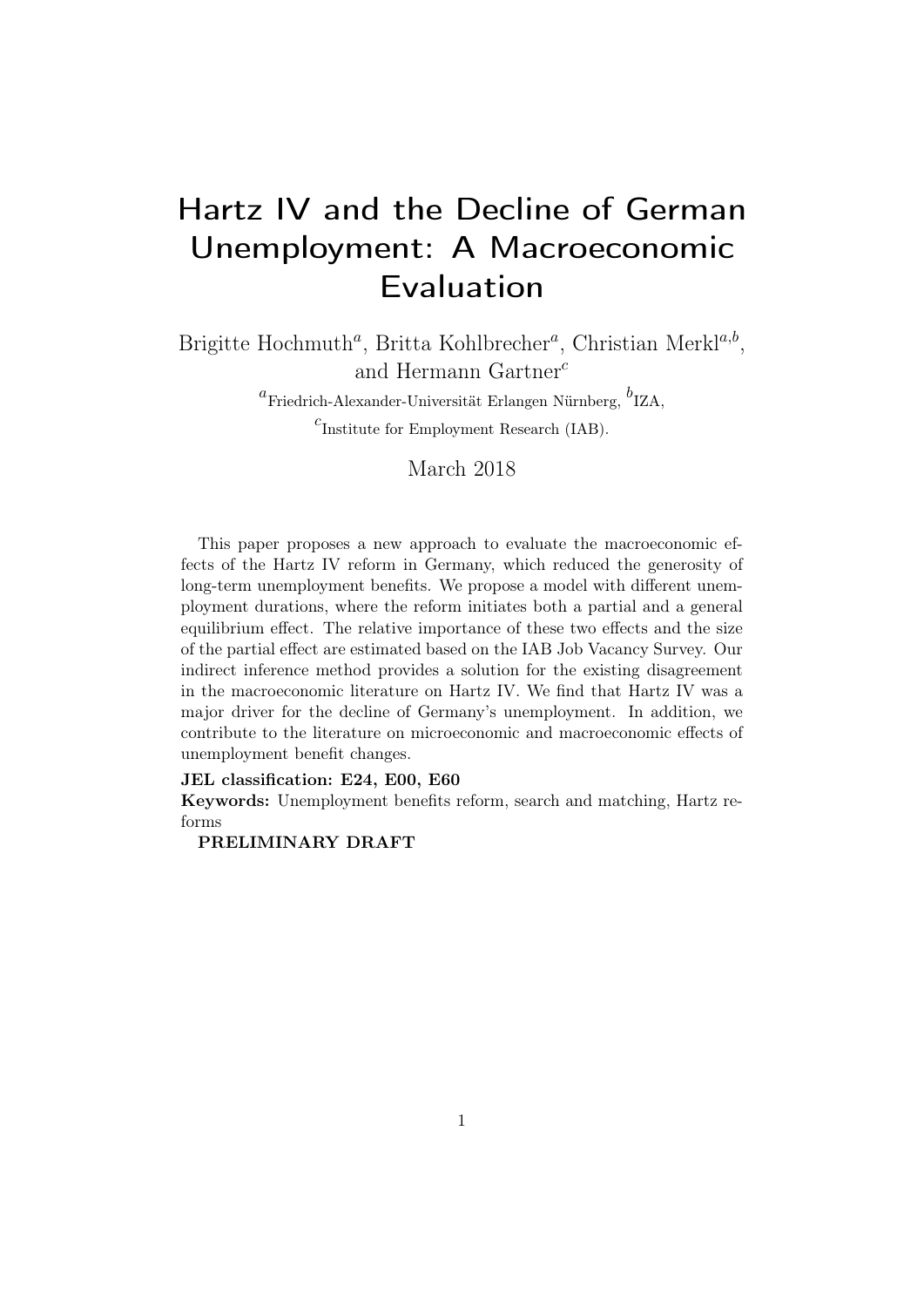# 1. Introduction

Unemployment in Germany declined from 12 percent in 2005 to 6 percent in 2017. At the beginning of this steep decline in 2005, Germany implemented a major reform of its unemployment benefit system. Before the reform, long-term unemployed received benefits proportional to their prior net earnings. These proportional benefits were abolished in 2005 and replaced by a means-tested transfer (dubbed as  $Hartz IV''$ ) that is independent of prior employment history and should only assure a minimum subsistence level.



Figure 1: Registered Unemployment Rate in West Germany, 1969-2016. Note that a long time series is only available for West Germany.

While macroeconomic effects of Hartz IV have been studied in the literature before, up to date no clear consensus has emerged on the quantitative importance of the reform on the decline of unemployment. Quite generally, one can distinguish between two approaches in existing studies. The first is to use microeconometric tools to analyze the reform impact on individuals by exploiting differences in their exposure to the reform. Microeconometric estimations can identify what we call the partial effect (PE) of the reform, i.e. the difference in job-finding hazard of a treated versus non-treated individual. An example for this literature is a recent paper by [Price](#page-28-0) [\(2016\)](#page-28-0). He finds statistically significant and economically meaningful employment effects of the reform. If we believe, however, that the reform further induces general equilibrium (GE) effects, e.g. because it exerts pressure on the general wage level in the economy, macroeconomic tools are needed. [Krause and Uhlig](#page-27-0) [\(2012\)](#page-27-0), [Krebs and Scheffel](#page-27-1) [\(2013\)](#page-27-1), [Launov and Wälde](#page-27-2) [\(2013\)](#page-27-2) all evaluate the reform using simulations of different variants of search (and matching) models of the labor market. However, their results differ substantially and range from a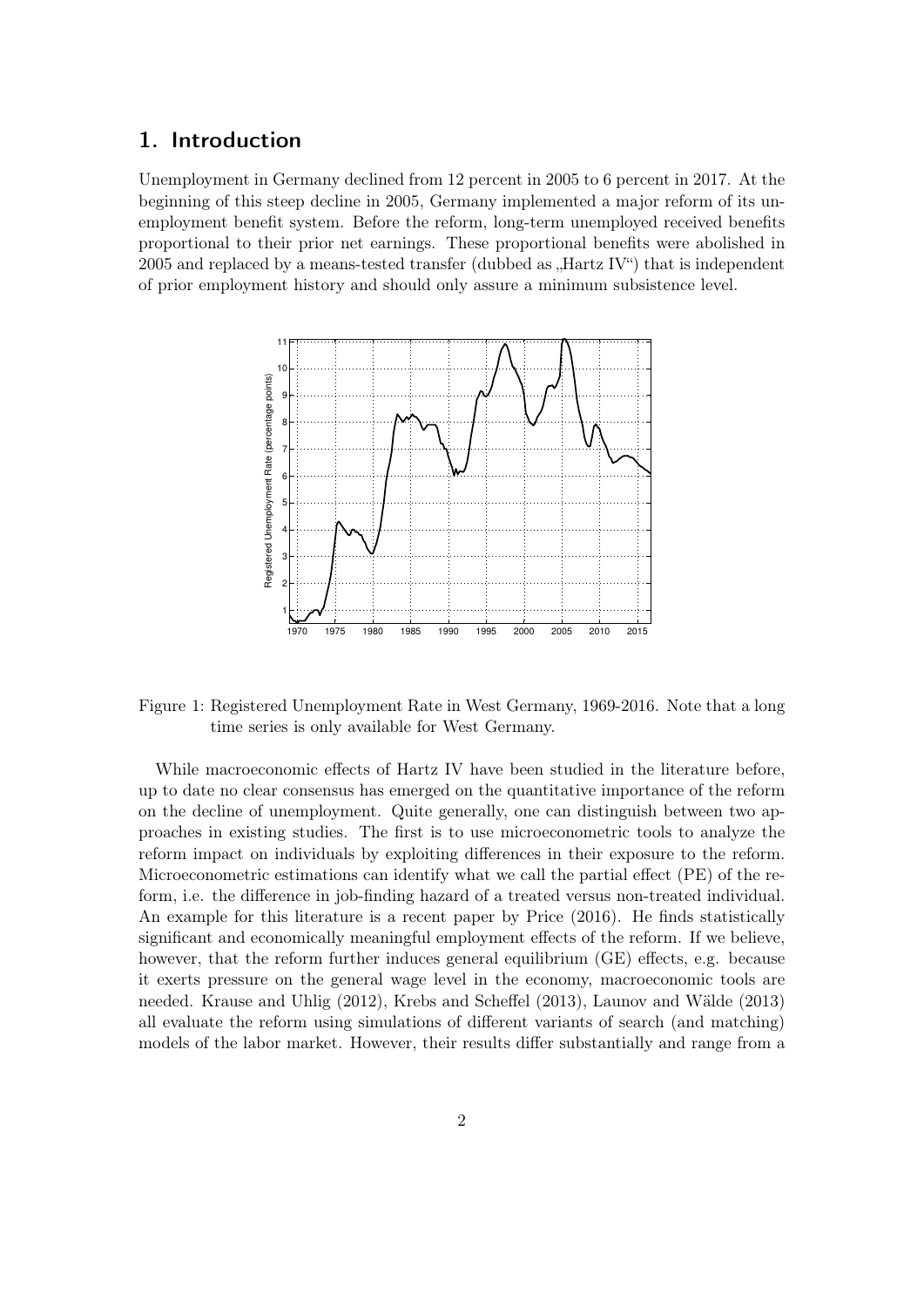decline in unemployment of 0.1 percentage points [\(Launov and Wälde, 2013\)](#page-27-2) to 2.8 percentage points [\(Krause and Uhlig, 2012\)](#page-27-0). The major reason for these large discrepancies lies in different assumptions about the fall of the replacement rate for long-term unemployed caused by the Hartz IV reform. In practice, it has turned out to be extremely difficult to assign an aggregate value to that variable suited for macro models (see Section [2](#page-3-0) for details and a discussion). In fact, estimates of the fall in the replacement rate range from just 7% [\(Launov and Wälde, 2013\)](#page-27-2) to nearly 70% (upper bound in [Krause](#page-27-0) [and Uhlig, 2012\)](#page-27-0).

Against this background, our paper proposes a novel methodology that allows us to distinguish a partial (microeconomic) effect and a general equilibrium (macroeconomic) effect in the model and in the data. Partial and general equilibrium effects are evaluated through the lens of a suitable macroeconomic search and matching model of the labor market. In our model, new worker-firm pairs draw an idiosyncratic training cost shock. Only workers below a certain training cost threshold will be selected (see [Chugh and](#page-27-3) [Merkl, 2016;](#page-27-3) [Kohlbrecher et al., 2016\)](#page-27-4). When benefits for long-term unemployed workers are reduced, this leads to lower wages due to Nash bargaining and thereby initiates two effects. First, firms post more vacancies and the contact rate of all unemployed workers increases. This represents the general equilibrium effect. Second, firms are willing to hire workers with larger idiosyncratic training costs because of lower wages, in particular for those close to or within long-term unemployment. This represents the partial effect in our model.

As it is difficult to measure the average decline of the replacement rate for longterm unemployed, we instead measure the partial response directly based on an outcome variable of our model. More specifically, we construct a time series for the selection rate using the IAB Job Vacancy Survey, which is a representative survey among up to 14,000 firms.<sup>[1](#page-2-0)</sup> To our knowledge, we are the first to i) construct an empirical measure of firms' selection rate (i.e. hiring standards) over time, ii) thereby provide empirical evidence on the importance of the selection margin, and iii) use this to evaluate a labor market reform.

Moreover, we use the time series behavior of the selection rate and the job-finding rate to determine the relative importance of partial and general equilibrium effects over the business cycle. In our model, this pins down the relative size of these two effects in response to unemployment benefit changes. Thus, our paper contributes to the debate on the size of microeconomic and macroeconomic effects of unemployment with respect to benefit changes, which goes far beyond the German case. While there are many papers that estimate the microeconomic effects of different unemployment benefit generosity (see [Krueger and Meyer, 2002](#page-27-5) for a survey or [Card et al., 2015a,](#page-27-6)[b](#page-27-7) for more recent examples) these may only capture part of the overall effect. This argument is stressed in [Hagedorn et al.](#page-27-8) [\(2013\)](#page-27-8) who are the first to estimate the macroeconomic elasticity based on policy discontinuities at state borders in the United States. Our empirical approach

<span id="page-2-0"></span><sup>&</sup>lt;sup>1</sup>In principle, we could also calibrate the partial effect based on Price (2016) in our macroeconomic model. Given that the order of magnitude is similar to our partial effect, we abstain from this exercise.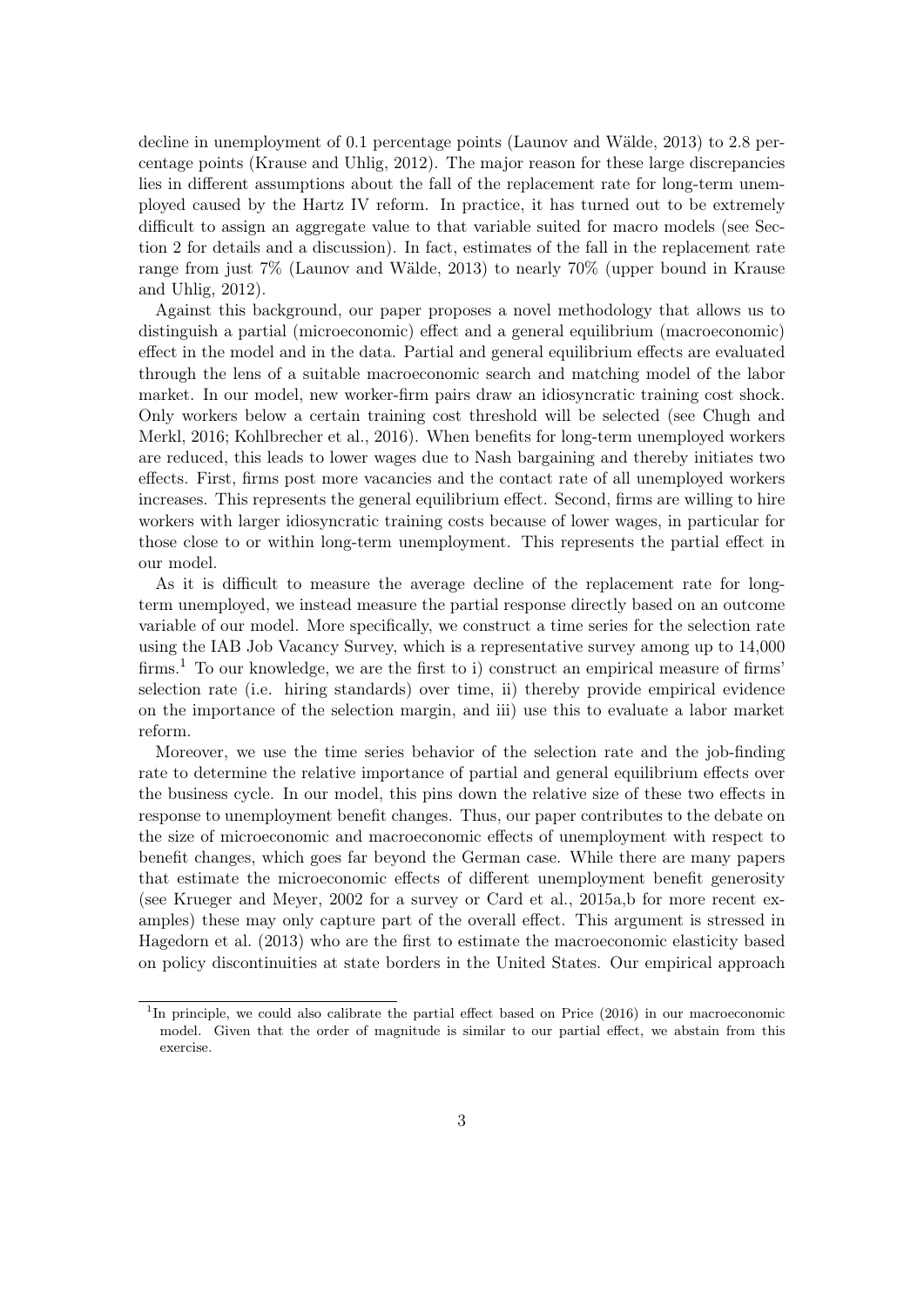is completely different and complementary to theirs. To our knowledge, we are the first to construct time series to pin down the partial and general equilibrium effects over the business cycle.

Overall, our calibrated model suggests that the German unemployment rate dropped by 2.6 percentage points due to Hartz IV. Partial and general equilibrium effect each account for roughly half of the initial increase of the job-finding rate.<sup>[2](#page-3-1)</sup> Therefore, aggregate policy statements that are only based on the partial effect would miss an important part of the story.

Compared to the previous macroeconomic literature on the effects of Hartz IV, our results are at the higher end of estimates. Two comments are in order. First of all, both the partial and the general equilibrium effect of our model are soundly anchored in the data. Interestingly, although based on a very different approach to measure the partial effect from the data, our partial effects are very comparable to the estimates found by [Price](#page-28-0) [\(2016\)](#page-28-0). Second, the shock size needed to generate the targeted partial effect in our model is actually smaller than in [Krause and Uhlig](#page-27-0) [\(2012\)](#page-27-0) and [Krebs and Scheffel](#page-27-1) [\(2013\)](#page-27-1). Still, the effect on unemployment is bigger. The reason is that the selection margin provides an additional propagation channel that is usually missing from more standard search and matching models.

Our model further allows us to perform various counterfactual exercises. Interestingly, during the three years after the reform, we obtain a similar shift of the Beveridge curve as observed in the data from 2005 to 2007. This confirms that our model generates plausible results and that the Hartz IV reform was an important driver of the observed labor market dynamics.

The rest of the paper proceeds as follows. Section [2](#page-3-0) briefly outlines the institutional background on Hartz IV and the consequences for the replacement rate of different population groups. Section [3](#page-5-0) derives a suitable search and matching model with labor selection, which allows us to look at the data in a structural way. Section [4](#page-10-0) explains our identification strategy for the partial and general equilibrium effects and provides empirical results. Section [5](#page-17-0) explains the calibration of the contact function and the selection mechanism. Section [6.1](#page-19-0) shows the aggregate partial and general equilibrium effects of Hartz IV and performs several counterfactual exercises. Section [7](#page-25-0) concludes.

# <span id="page-3-0"></span>2. The Reform of the Benefits and its Consequences

Before the reform of the unemployment benefit system (Hartz IV), the German system used to have three layers. Short-term unemployed received Arbeitslosengeld (60% of the previous net wage without children and 67% with children for usually 12 months), long-term unemployed received Arbeitslosenhilfe (53% without children and 57% with children, in principle until retirement). If these transfers were not sufficiently high or if unemployed workers did not have a sufficiently long employment history, they obtained

<span id="page-3-1"></span> $2<sup>2</sup>$ In the long run, there is an additional effect through a changing unemployment composition, as workers experience on average shorter unemployment duration which increases the average job-finding rate in our model.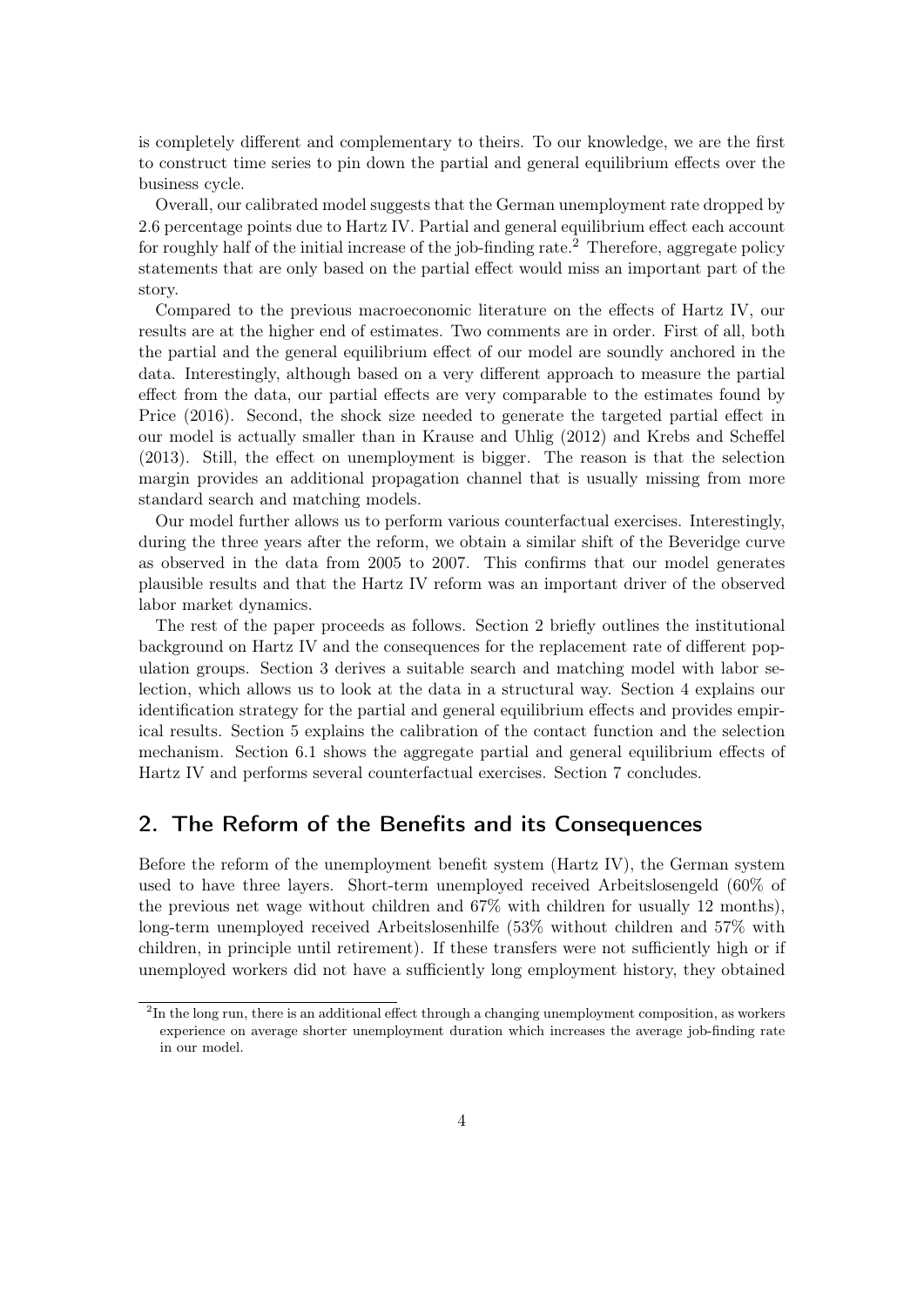the means tested Sozialhilfe. As part of the reform, Arbeitslosenhilfe and Sozialhilfe were merged to Arbeitslosengeld II (ALG II), which is purely means tested.<sup>[3](#page-4-0)</sup> Thus, the system was merged into two pillars. In addition, a second component of Hartz IV, which was implemented in 2006, contained a significant reduction of the maximum duration of "Arbeitslosengeld" for older workers, in particular those above 57. See Figure [2](#page-4-1) for an illustration.

<span id="page-4-1"></span>

Figure 2: Illustration of the Hartz IV Reform for single households.

Recipients of ALG II obtained a transfer of 345 Euro in 2005 plus a reimbursement of their rent (up to a certain limit). However, if the spouse earns a sufficiently high income or if the wealth is above a certain threshold, there is no eligibility for ALG II. As a rule of thumb, the cut of benefits is larger for higher income and higher wealth households. The former face a large drop because the new system switched from a system that was proportional to the last income to a fixed amount. The latter face a large drop because they may simply be ineligible until they run down their wealth to a certain level.

This institutional setting explains why it is difficult to quantify the decline of the replacement rate due to Hartz IV. Some groups face a strong decline of the replacement rate. A single median income earner faced a drop of 69% according to the OECD Tax-Benefit Calculator [\(Seeleib-Kaiser, 2016\)](#page-28-1). By contrast, some low income households (without wealth) actually saw a slight increase of their replacement rate. It is very difficult to weigh these groups properly because the low-skill workers are overrepresented in the pool of long-term unemployed and they are affected least by the reform. By

<span id="page-4-0"></span><sup>&</sup>lt;sup>3</sup>The Hartz IV was part of a broader reform agenda. For an overview of the Hartz reforms see Appendix [A.](#page-29-0)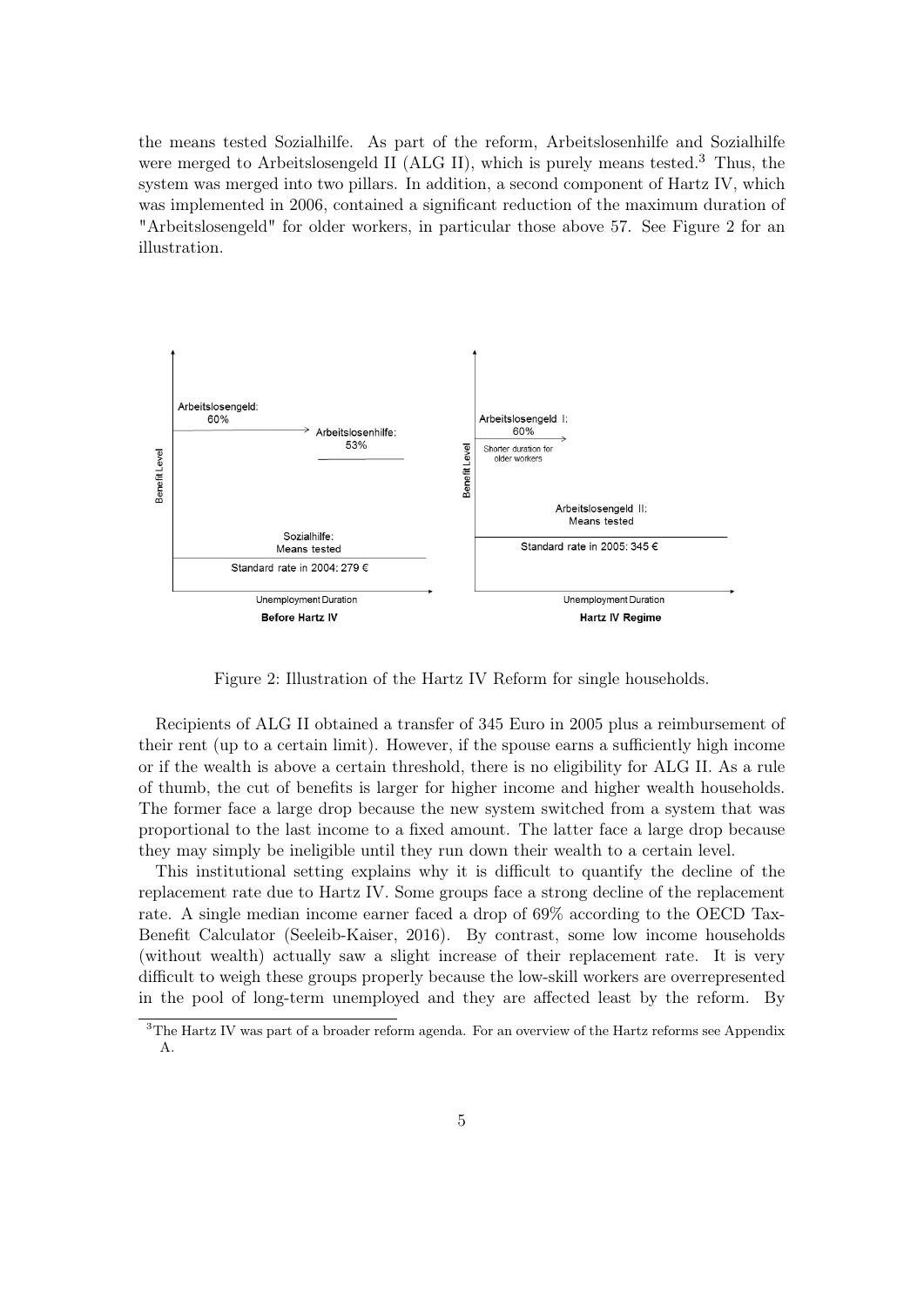contrast, many middle and high income workers may never touch the pool of (long-term) unemployed or may never make a claim for benefits because they would not pass the means testing.[4](#page-5-1) However, many aspects of the reform (e.g. switch from proportional to means-tested system) affect their surplus from working to not working by a lot. Thereby, we can expect that their behavior is also affected strongly by the labor market reform. In addition, measuring the average decline of the replacement rate is further complicated by the cut in maximum entitlement duration for older workers.

It is therefore not surprising that the key reason for the diverging results in existing macroeconomic studies are different assumptions on the decline of the replacement rate. [Krebs and Scheffel](#page-27-1) [\(2013\)](#page-27-1) use a decline of 20% for the replacement rate of long-term unemployed in their counterfactual simulation, in [Krause and Uhlig](#page-27-0) [\(2012\)](#page-27-0) the reduction is around 24% for low-skilled workers and around 67% for high-skilled workers. By contrast, [Launov and Wälde](#page-27-2) [\(2013\)](#page-27-2) use a decline of 7%.

Given the mentioned difficulties in quantifying this drop, we use an outcome variable that is directly affected by a decline of the present value of unemployment (that might be caused both by a decline of the actual replacement rate or cut in entitlement duration), namely the share of workers that is selected by firms.

Except for different unemployment durations, which are essential for the reform, we do not model further heterogeneities in our theoretical framework (e.g. permanent skill differentials or wealth differentials among unemployed workers). The reason is that the IAB Job Vacancy Survey does not provide any guidance in these dimensions. Thereby, the results across groups would be driven by modeling and parametrization choices instead of being disciplined by the data. Thus, we attempt at identifying an average partial and general equilibrium effect in our macroeconomic model.

### <span id="page-5-0"></span>3. The Model

We use a version of the Diamond-Mortensen-Pissarides (DMP) model (e.g. [Pissarides,](#page-28-2) [2000,](#page-28-2) Ch.1) in discrete time and enrich it with idiosyncratic training costs for new hires. There is a continuum of workers on the unit interval who can either be employed or unemployed. Unemployed workers randomly search for jobs on a single labor market and receive unemployment compensation  $b_s$  during the first 12 months of any unemployment spell (i.e. short-term unemployment benefits) and  $b_l$  afterwards (i.e. long-term unemployment benefits). Employed workers can lose their job with constant probability  $\phi$ . Unemployed workers are indexed by the letter d, where  $d \in \{0, ..., 12\}$  denotes the time left in months that a worker is still eligible for short-term unemployment benefits  $b_s$ . Therefore, a worker who has just lost a job receives the index 12, while a worker indexed by 0 is considered long-term unemployed. There is a fixed number of multiworker firms on the unit interval indexed by  $i$ . Firms have to post vacancies in order to get in contact with a worker and pay vacancy posting costs  $\kappa$  per vacancy. We assume free-entry of vacancies. Contacts between searching workers and firms are established

<span id="page-5-1"></span><sup>&</sup>lt;sup>4</sup>In this case they might not even by counted as unemployed if they do not register with the Federal Employment Agency.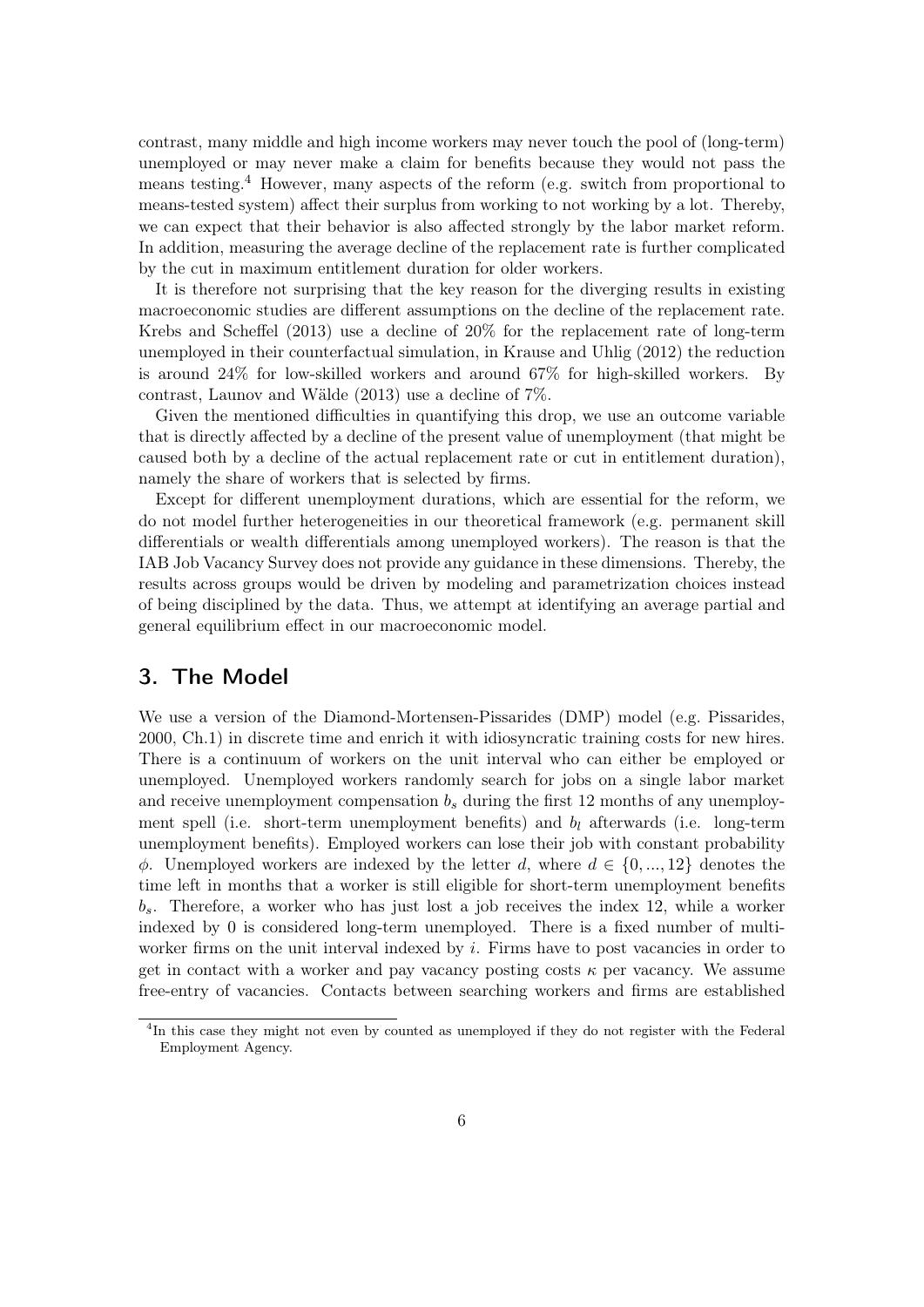via a standard Cobb-Douglas contact function. While all workers search on the same market, the contact efficiency of workers may depend on the duration of unemployment. In addition, workers vary in the amount of training they require for a specific vacancy. Technically, firms and workers draw a match-specific realization  $\varepsilon$  from an idiosyncratic training costs distribution with density  $f(\varepsilon)$  and cumulative density  $F(\varepsilon)$ . We assume a fixed training cost component  $tc^d$  that reflects that the average training required upon re-employment might depend on the duration of the prior unemployment spell.<sup>[5](#page-6-0)</sup> This is consistent with the idea that human capital depreciates during unemployment. Only contacts with sufficiently low training costs,  $\varepsilon \leq \tilde{\varepsilon}^d_{it}$  will result in a hire, where  $\tilde{\varepsilon}^d_{it}$  is firm is hiring cutoff and  $\eta(\tilde{\varepsilon}_{it}^d)$  is the firm's selection rate (i.e. the hiring probability for a given contact). Figure [3](#page-6-1) illustrates graphically the main features of the model.

<span id="page-6-1"></span>

Figure 3: Graphical model description

Our model is similar to that in [Kohlbrecher et al.](#page-27-4) [\(2016\)](#page-27-4) and to the stochastic job matching model [\(Pissarides, 2000,](#page-28-2) chapter 6) or many of the endogenous separation models (e.g. [Krause and Lubik, 2007\)](#page-27-9). [Chugh and Merkl](#page-27-3) [\(2016\)](#page-27-3) and Sedláček [\(2014\)](#page-28-3) are further examples of labor selection models.

#### 3.1. Firm's problem

Firms produce with a constant returns technology with labor as the only input. They post vacancies at a fixed cost  $\kappa$  per vacancy on a uniform labor market. The probability for a firm of hiring an unemployed worker indexed by duration  $d$  depends on three factors:

<span id="page-6-0"></span><sup>&</sup>lt;sup>5</sup>We assume that the distribution of the idiosyncratic training cost distribution is the same for all worker types. Equivalently, we could let the mean of the distribution shift with duration of unemployment.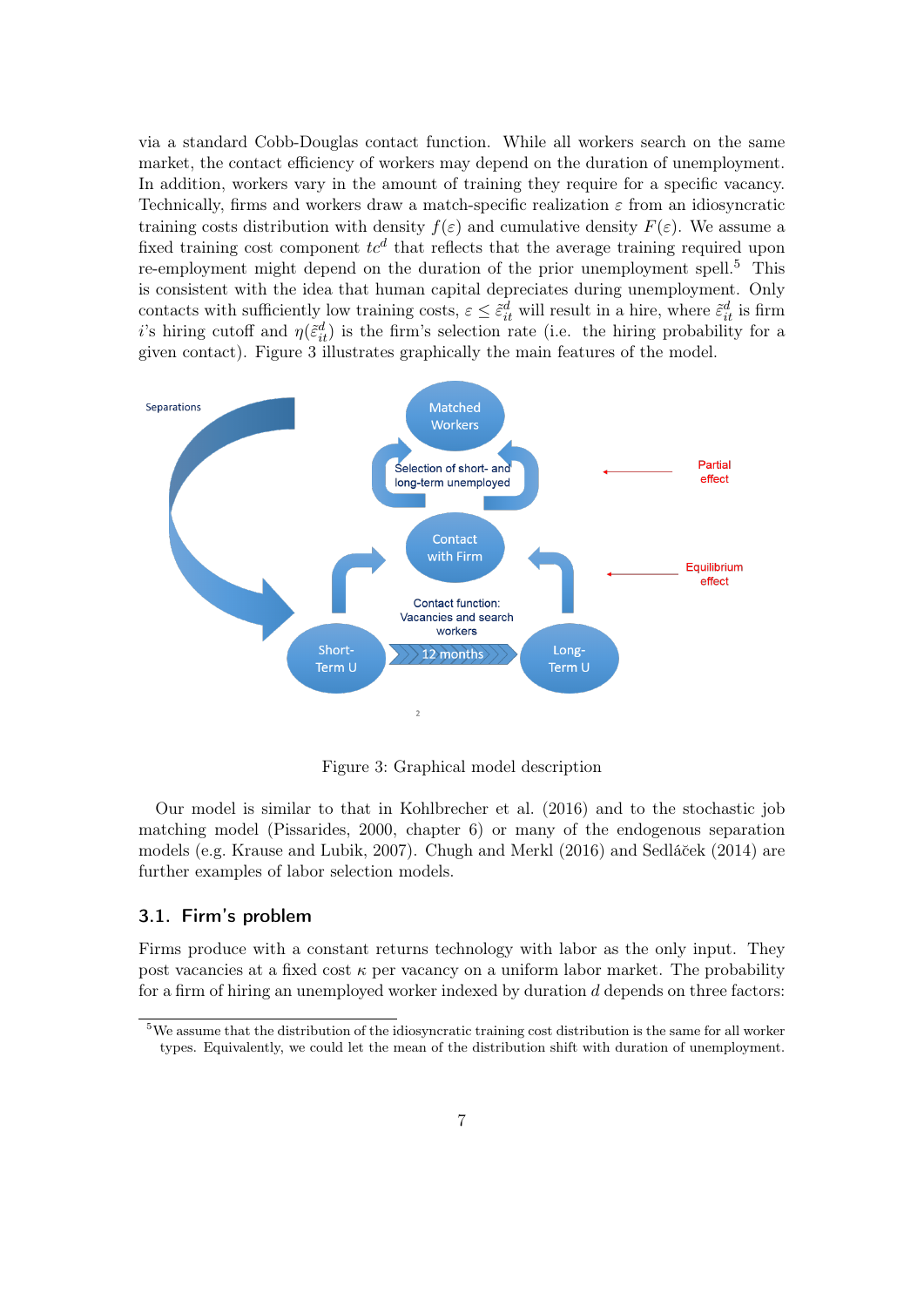the share of unemployed workers indexed by d among all the searching workers  $s_t^d$ , their respective search efficiency which translates into different contact probabilities for firms  $q_t^d$ , and the firm's selection rate,  $\eta_{it}^d$  ( $\tilde{\varepsilon}_{it}^d$ ), which depends on the firm's hiring cutoff  $\tilde{\varepsilon}_{it}^d$ .

The firm discounts the future with discount factor  $\delta$  and chooses employment  $n_{it}$ , vacancies  $v_{it}$  and its hiring cutoffs  $\tilde{\epsilon}_{it}^d$  for all  $d \in \{0, ..., 12\}$  to maximize the following intertemporal profit function:

<span id="page-7-0"></span>
$$
E_0 \left\{ \sum_{t=0}^{\infty} \delta^t \left[ a_{\text{tot}} \sum_{d=0}^{2} s_t^d q_t^d \eta(\tilde{\varepsilon}_{it}^d) \left( \hat{w}(\tilde{\varepsilon}_{it}^d) + \hat{H}(\tilde{\varepsilon}_{it}^d) + t c^d \right) \right] \right\},
$$
(1)

subject to the evolution of the firm's employment stock in every period:

$$
n_{it} = (1 - \phi)n_{i, t-1} + v_{it} \sum_{d=0}^{12} s_t^d q_t^d \eta(\tilde{\varepsilon}_{it}^d), \qquad (2)
$$

where  $a_t$  ist aggregate productivity,  $w_t^I$  is the wage for incumbent workers (who do not require any training), and  $\hat{w}$  and  $\hat{H}$  denote the expectation of the wage and the idiosyncratic training costs realization conditional on hiring. More specifically,

$$
\hat{w}(\tilde{\varepsilon}_{it}^d) = \frac{\int_{-\infty}^{\tilde{\varepsilon}_{it}^d} w_t^d(\varepsilon) f(\varepsilon) d\varepsilon}{\eta(\tilde{\varepsilon}_{it}^d)},\tag{3}
$$

and

$$
\hat{H}(\tilde{\varepsilon}_{it}^d) = \frac{\int_{-\infty}^{\tilde{\varepsilon}_{it}^d} \varepsilon f(\varepsilon) d\varepsilon}{\eta(\tilde{\varepsilon}_{it}^d)}.
$$
\n(4)

The selection rate for workers with duration index  $d$  is:

$$
\eta_{it}^d = \int_{-\infty}^{\tilde{\varepsilon}_{it}^d} f(\varepsilon) d\varepsilon \quad \forall d.
$$
\n(5)

Let  $\pi_{it}^I$  and  $\pi_{it}^d$  denote the firm's discounted profit at time t for an incumbent worker (indexed by  $I$ ) and for a newly hired worker with remaining short-term unemployment benefits eligibility d.

$$
\pi_{it}^I = a_t - w_{it}^I + \delta(1 - \phi) E_t \pi_{i, t+1}^I \tag{6}
$$

$$
\pi_{it}^d = a_t - w_t^d(\varepsilon) - \varepsilon - tc^d + \delta(1 - \phi)E_t \pi_{i, t+1}^I \tag{7}
$$

Taking first order conditions of equation [\(1\)](#page-7-0) with respect to employment  $n_{it}$ , vacancies  $v_{it}$ , and the hiring cutoffs  $\tilde{\varepsilon}^d_{it}$  and rearranging yields the following optimality conditions for the firm:

$$
\tilde{\varepsilon}_{it}^d = a_t - w(\tilde{\varepsilon}_{it}^d) - tc^j + \delta(1 - \phi)E_t \pi_{i,t+1}^I \quad \forall d
$$
\n
$$
(8)
$$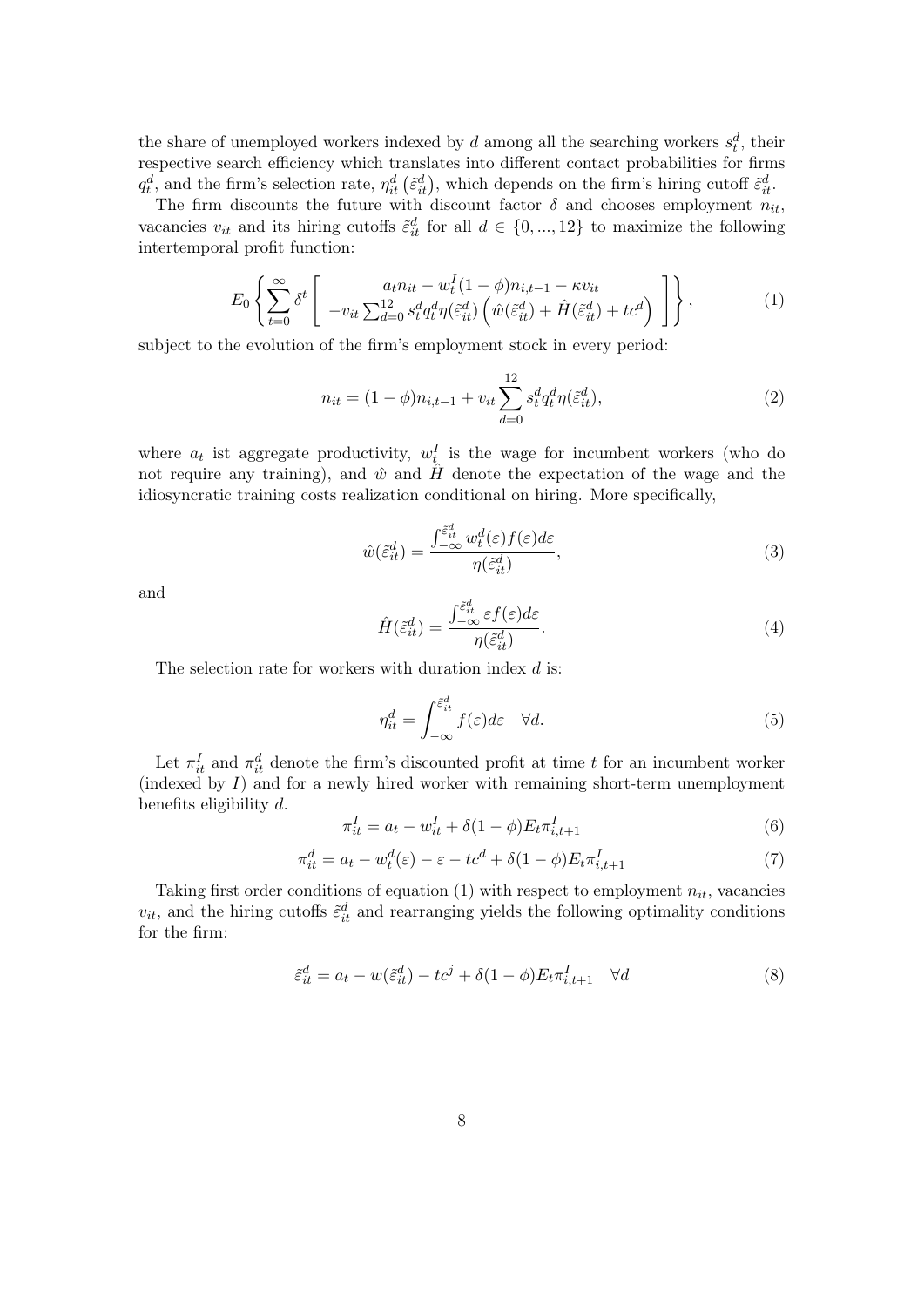and

$$
\kappa = \sum_{j=0}^{12} s_t^d q_t^d \eta_{it}^d \hat{\pi}_{it}^d,\tag{9}
$$

where hat variables again denote the expectation of profits conditional on hiring. As firms are ex-ante identical, they all choose the same hiring cutoff and hence selection probability. We can therefore write:

$$
\tilde{\varepsilon}_t^d = a_t - w(\tilde{\varepsilon}_t^d) - tc^j + \delta(1 - \phi)E_t \pi_{t+1}^I \quad \forall d,
$$
\n
$$
(10)
$$

and

$$
\kappa = \sum_{j=0}^{12} s_t^d q_t^d \eta_t^d \hat{\pi}_t^d.
$$
\n(11)

The aggregate selection rate for workers with duration index d is:

$$
\eta_t^d = \int_{-\infty}^{\tilde{\varepsilon}_t^d} f(\varepsilon) d\varepsilon \quad \forall d. \tag{12}
$$

#### 3.2. Worker's problem

Workers have linear utility over consumption and discount the future with discount factor δ. Once separated from a job, a worker is entitled to 12 months of short term unemployment benefits  $b_s$  and long term unemployment benefits  $b_l$  afterwards, with  $b_s > b_l$ .

The value of unemployment therefore depends on the remaining months a worker is eligible of short term unemployment benefits. For a short-term unemployed (i.e.  $d=1$ ): 12) the value of unemployment is given by:

$$
U_t^d = b^S + \delta E_t \left[ p_{t+1}^{d-1} \eta_{t+1}^{d-1} \hat{V}_{t+1}^{d-1} + (1 - p_{t+1}^{d-1} \eta_{t+1}^{d-1}) U_{t+1}^{d-1} \right]. \tag{13}
$$

In the current period, the short-term unemployed receives benefits  $b_s$ . In the next period, she either finds a job or remains unemployed. In the latter case the time left in short-term unemployment  $d$  is reduced by a month. The probability of finding employment in the next period will depend on the next period's contact probability and selection rate, both of which can depend on unemployment duration which again is higher in the next period (i.e. d will be lower). If the worker finds a job, the value of employment is denoted by  $V_t^d$ , which due to wage bargaining depends on the workers outside option and is therefore also indexed by d. Again, a hat indicates an evaluation of the variable at the conditional expectation of the training costs realization.

After 12 months the worker receives the lower long-term unemployment benefits  $b_l$ indefinitely or until she finds a job:

$$
U_t^0 = b^L + \delta E_t \left[ p_{t+1}^0 \eta_{t+1}^0 \hat{V}_{t+1}^0 + (1 - p_{t+1}^0 \eta_{t+1}^0) U_{t+1}^0 \right].
$$
 (14)

Due to the different outside options reflected in the wage, the value of work for an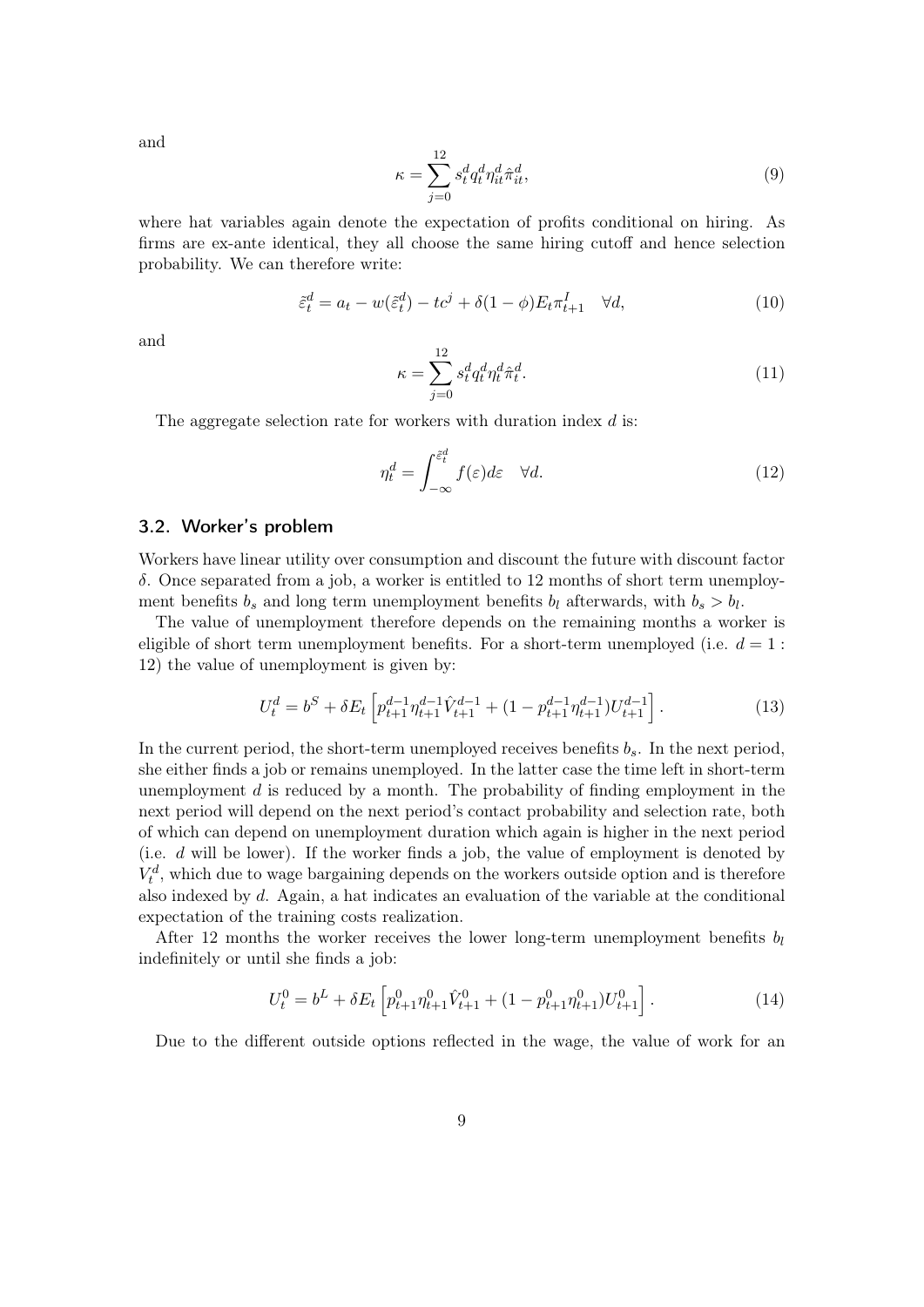entrant depends on the remaining months she is eligible for short term benefits and through the wage - on the realization of the idiosyncratic training cost:

$$
V_t^d(\varepsilon) = w_t^d(\varepsilon) + \delta E_t \left[ (1 - \phi) V_{t+1}^I + \phi U_{t+1}^I \right].
$$
 (15)

We allow for the possibility of immediate rehiring. The resulting value of work for an incumbent worker I is:

$$
V_t^I = w_t^I + \delta E_t \left[ (1 - \phi) V_{t+1}^I + \phi U_{t+1}^I \right],
$$
\n(16)

where  $U_t^I$  denotes the outside option for an incumbent worker, in case that wage negotiations fail:

$$
U_t^I = p_t^{12} \eta_t^{12} \hat{V}_t^{12} + (1 - p_t^{12} \eta_t^{12}) U_t^{12}.
$$
 (17)

#### 3.3. Unemployment dynamics

The total number of unemployment in period t after matching has taken place is the sum over all  $(d \in \{0, ..., 12\})$  unemployment states:

$$
u_t = \sum_{d=0}^{12} u_t^d = 1 - n_t.
$$
\n(18)

The number of unemployed with 12 remaining months of short term benefits is determined by the workers that have been separated at the end of last period and were not immediately rehired:

$$
u_t^{12} = \phi(1 - p_t^{12} \eta_t^{12}) n_{t-1}.
$$
\n(19)

The number of unemployed with remaining eligibility  $d = 1 : 11$ , is determined by last period's unemployed who have not been matched in the current period:

$$
u_t^d = (1 - p_t^d \eta_t^d) u_{t-1}^{d+1}.
$$
\n(20)

The number of long-term unemployed consists of the unemployed who received shortterm benefits in the last period for the last time as well as previous period's long term unemployed that have not been matched:

$$
u_t^0 = (1 - p_t^0 \eta_t^0)(u_{t-1}^1 + u_{t-1}^0). \tag{21}
$$

The number of searching workers at the beginning of period  $t$  (before matching has taken place) is therefore:

$$
us_t = \phi n_{t-1} + u_{t-1}.
$$
\n(22)

The share of searching workers with remaining short term unemployment eligibility of  $d = 0:12$  months among all searchers is therefore: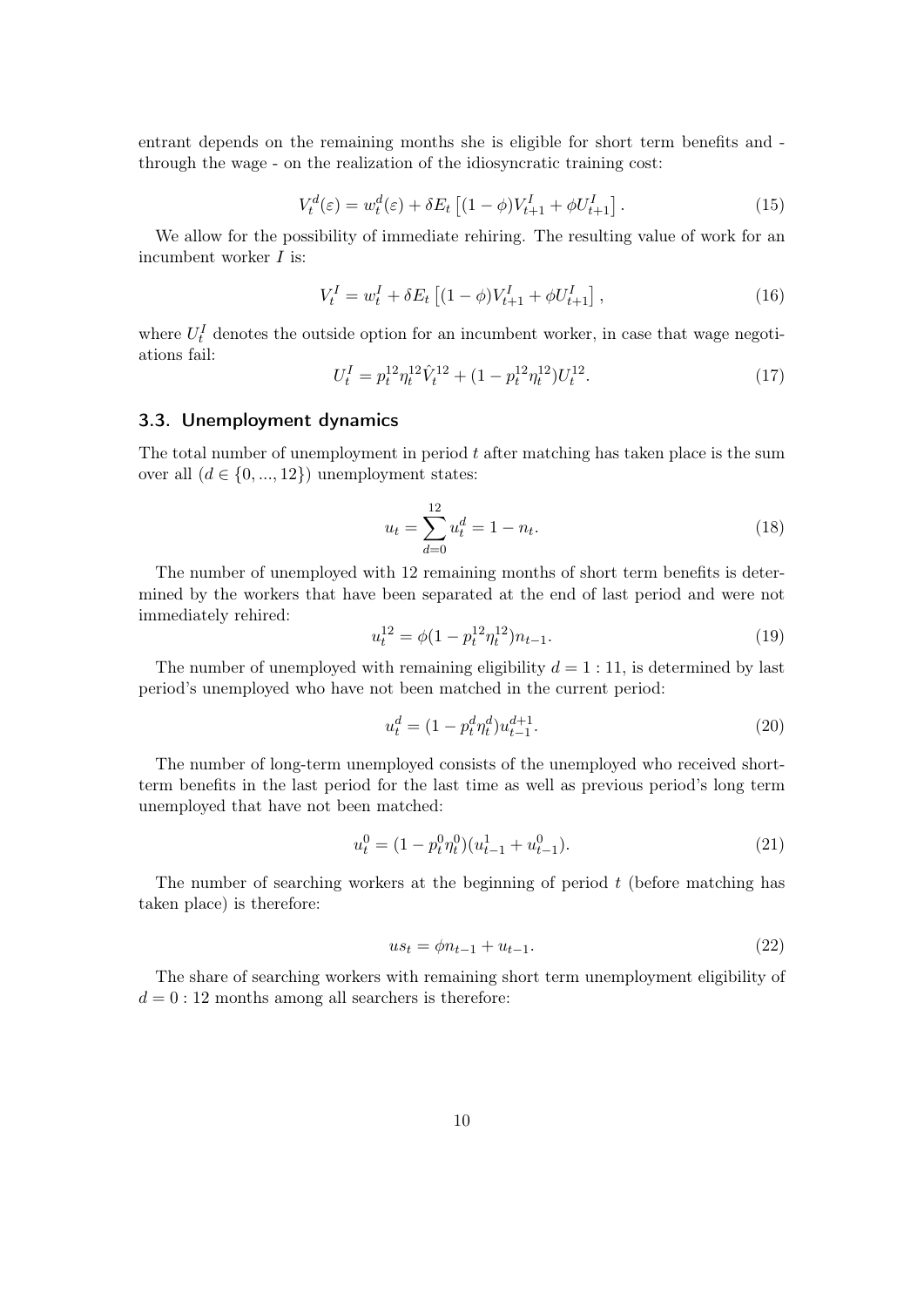$$
s_t^{12} = \frac{\phi n_{t-1}}{u s_t},\tag{23}
$$

for newly separated workers,

$$
s_t^d = \frac{u_{t-1}^{d+1}}{u_{st}},\tag{24}
$$

for  $d = 1:11$  and

$$
s_t^0 = \frac{u_{t-1}^1 + u_{t-1}^0}{u s_t} \tag{25}
$$

for long term unemployed.

Contacts between searching workers and firms are established via a Cobb-Douglas, constant returns to scale (CRS) contact function

$$
c_t = \mu_t^d v_t^{\gamma} u s_t^{1-\gamma},\tag{26}
$$

where  $us_t$  are the number of searching workers at the beginning of period t,  $v_t$  is the vacancy stock,  $c_t$  is the overall number of contacts in period t, and  $\mu_t^d$  is the contact efficiency that may depend on the duration of unemployment. The contact probability for a worker and for a firm are therefore:

$$
p_t(\theta_t) = \mu_t^d \theta_t^\gamma,\tag{27}
$$

and

$$
q_t(\theta_t) = \mu_t^d \theta_t^{\gamma - 1},\tag{28}
$$

with  $\theta_t = \frac{v_t}{u_s}$  $\frac{v_t}{us_t}$ .

#### 3.4. Wage

We assume individual Nash bargaining for both new and existing matches. Workers and firms bargain over the joint surplus of a match, where workers' bargaining power is  $\alpha$ and firms' bargaining power is  $(1 - \alpha)$  The Nash bargained wage therefore solves the following problems:

The wage for an incumbent worker solves:

$$
w_t^I \in \arg \max \left( V_t^I - U_t^I \right)^{\alpha} \left( \pi_t^I \right)^{1-\alpha} \tag{29}
$$

Equivalently, the wage for an entrant worker solves:

$$
w_t^d \in \arg \max \left( V_t^d(\varepsilon) - U_t^d \right)^{\alpha} \left( \pi_t^d(\varepsilon) \right)^{1-\alpha} \tag{30}
$$

# <span id="page-10-0"></span>4. Identification Strategy

The German Hartz IV reform reduced the replacement rate for long-term unemployed. Less generous unemployment benefits decrease workers' fallback option in our model.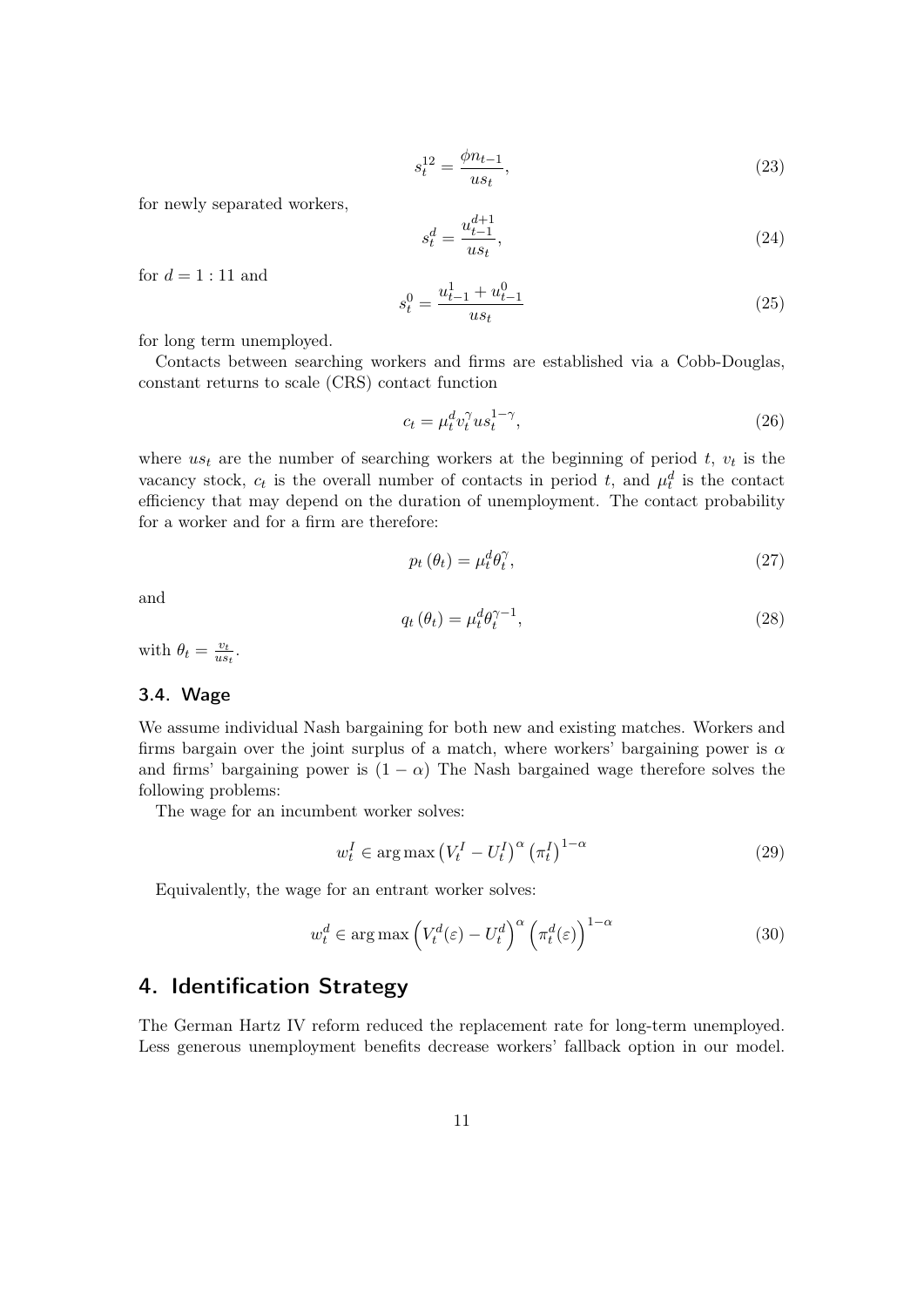The closer unemployed workers come to the expiration of short-term benefits, the lower will be the value of unemployment and the lower will be their reservation wage. This leads to lower wages in the Nash bargaining solution. One of the key differences of our model relative to the standard search and matching model (e.g. [Pissarides, 2000\)](#page-28-2) is that matching has two components and that two effects are initiated due to a decline of benefits. First, workers and firms have to get in contact with one another, where  $p_t$ denotes the contact rate. Lower unemployment benefits lead to more vacancy posting by all firms (due to higher expected profits). In equilibrium, this leads to a higher contact rate. We call this mechanism the general equilibrium effect. Second, upon contact a certain fraction of workers is selected at the firm level, where  $\eta_t$  denotes the selection rate. With lower unemployment benefits, firms select a larger fraction of applicants who got in contact with them through the contact function. As the wage decreases, firms will hire workers with higher idiosyncratic training costs. Thus, the average number of applicants per hire declines. We call this mechanism the partial effect.

As the aggregate contact and selection rate are roughly multiplicative in our model  $(jfr_t \approx p_t \eta_t)$ <sup>[6](#page-11-0)</sup> in terms of log-deviations (denoted with hats), we can express the jobfinding rate as sum of the contact rate and the selection rate:

$$
j\hat{f}r_t \approx \hat{p}_t + \hat{\eta}_t,\tag{31}
$$

where  $\hat{p}_t$  corresponds to the general equilibrium effect and  $\hat{\eta}$  reflects (with a slight abuse of notation) the partial effect.

In the model, both the contact rate  $p_t$  and the selection rate  $\eta_t$  increase when longterm unemployment benefits are reduced. Figure [4](#page-12-0) shows the impulse response functions (IRFs) of the total number of applicants in the economy and the number of applicants for the last hire.<sup>[7](#page-11-1)</sup> The former is defined as the total number of workers that get in contact with firms. It goes up after the decline of benefits because of an increase of the contact rate due to more vacancies (the general equilibrium effect). In the medium run, it converges to a new steady state which is below the initial level because the pool of unemployed has declined. Very importantly, the number of applicant for the last hire has a completely different dynamics. It is given by the inverse of the selection rate  $\eta_t$ . As an example, when a multi-worker firm selects on average 50% of applicants, it has on average two applicants per hired position. As firms select a larger fraction of applicants due to lower benefits, the number of applicants per hire goes down. Intuitively, if the selection rate was constant, as standard in many search and matching models, the number of matches and the number of contacts in the economy would rise in equal proportion and the number of applicants per hire would not change. But with an increased selection rate, hires increase more than proportionally. This is reflected in a lower number of applicants per hire.

<span id="page-11-0"></span><sup>&</sup>lt;sup>6</sup>Note that this connection holds with equality for each duration group  $jfr_t^d = p_t^d \eta_t^d$ . In aggregate, it only holds with equality on impact when the shares of unemployed workers in different duration groups are equal to the steady state shares. During the adjustment dynamics, composition effects start playing a role. See discussion in Section 6.

<span id="page-11-1"></span><sup>7</sup>Note that the IRFs are based on the calibration as described below. At this stage, we show them for illustration purposes and only discuss the qualitative response.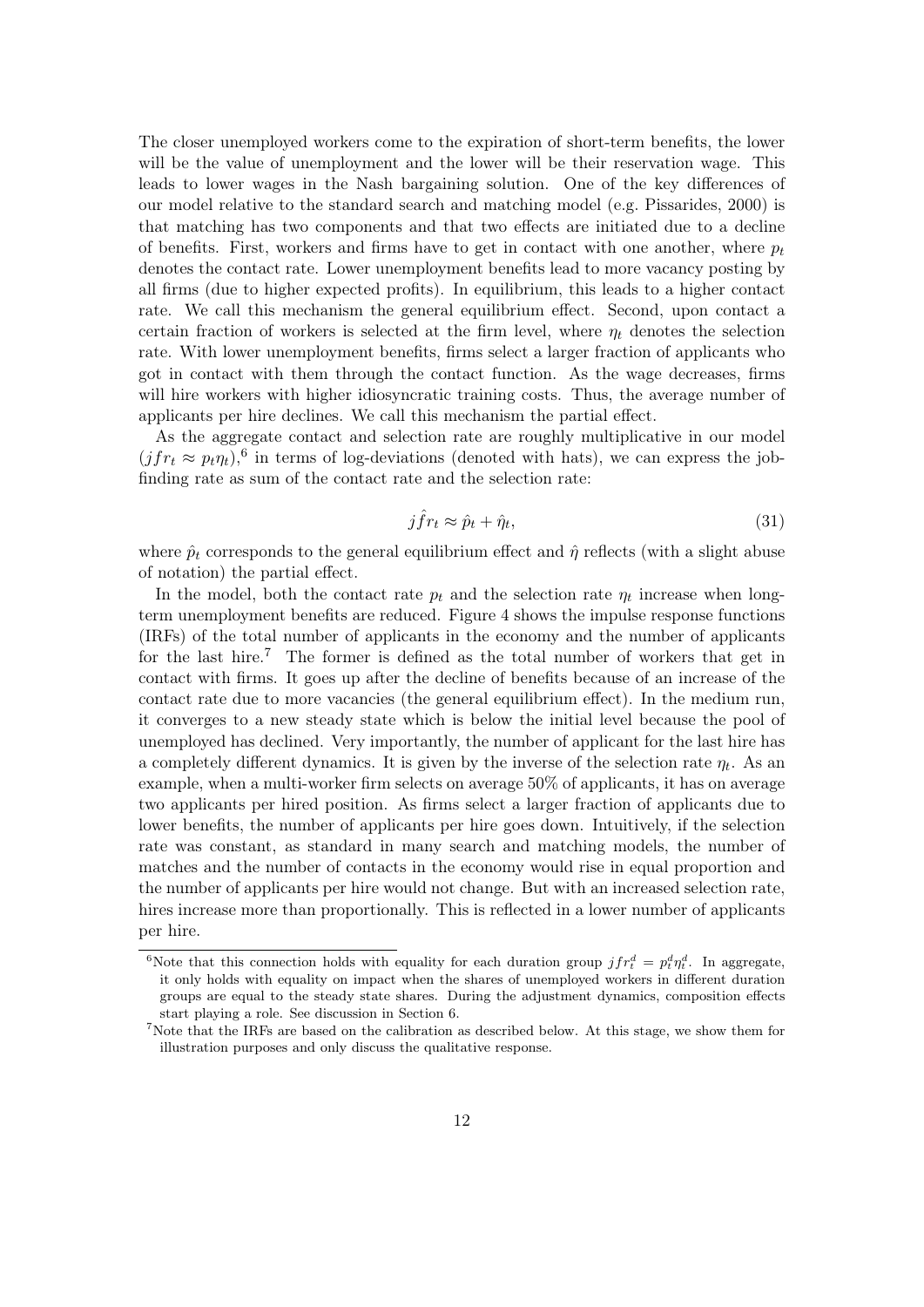<span id="page-12-0"></span>

Figure 4: Response of the total number of applicants and applicants per hire in response to a reduction of the replacement rate for long-term unemployed in the baseline calibration.

Based on these insights, we are the first to construct a time series for selection over the business cycle. The IAB Job Vacancy Survey asks firms about the number of suitable applicants for their last hire. The question is well in line with our model. Given that firms are asked about the number of *suitable* applicants,<sup>[8](#page-12-1)</sup> firms must have screened these candidates in some way (e.g. by checking the application package or by inviting the applicant for an interview). Thus, we can calculate the average probability of a worker (who got in contact with a firm) to be selected as the inverse of the number of suitable applicants for the last hire. Using representative survey weights for the last hire, we construct annual selection rate time series on the national (West Germany), state and industry level.

Figure [5](#page-13-0) shows the movement of the job-finding rate, selection rate and market tightness from 1992 to 2015. We normalized all three time series to an average of 1 to improve the visibility of relative movements. As predicted by theory, all three time series are procyclical. It can be seen that market tightness shows much larger fluctuations than the job-finding rate and the selection rate. This is well in line with our model. [Kohlbrecher](#page-27-4) [et al.](#page-27-4) [\(2016\)](#page-27-4) show that the selection rate comoves procyclically (but less than proportionally) with market tightness over the business cycle in a selection model.

How are these time series helpful for our identification? Ideally, we would be able to identify the reaction of the job-finding rate with respect to benefit changes directly, namely  $\partial j \hat{f} r_t / \partial \hat{b}$ . Besides the usual econometric issues, this is particularly complicated for the Hartz IV reform. First, several other labor market reforms (namely, Hartz I to

<span id="page-12-1"></span><sup>8</sup> In the most recent waves of the survey, firms are also asked about the overall number of applicants. This number is on average substantially higher.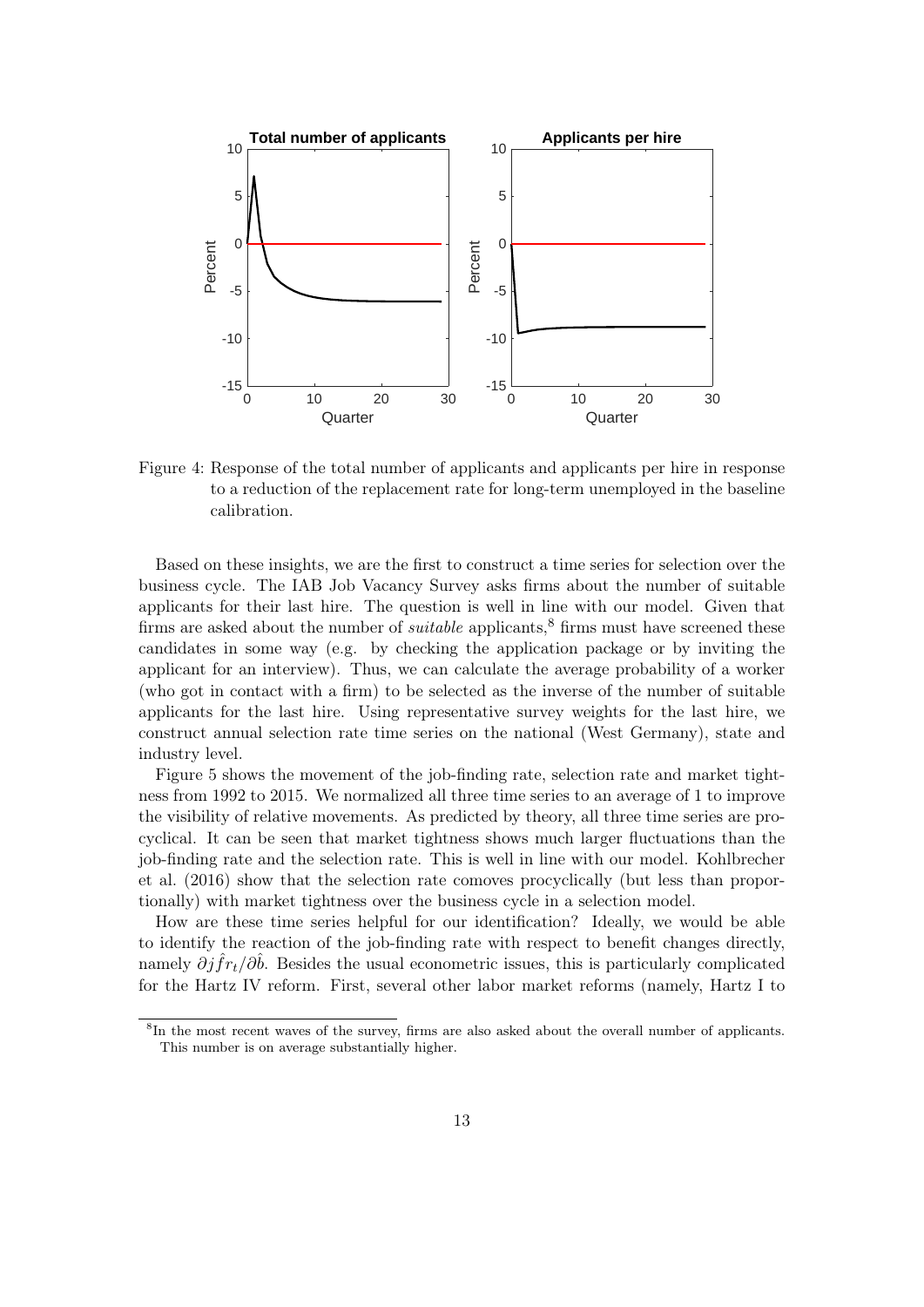<span id="page-13-0"></span>

Figure 5: German Labor Market Dynamics, 1992-2015.

III) were implemented in 2003 and 2004, i.e. briefly before the Hartz IV reform. These may have affected the job-finding rate through increases in contact efficiency. Thus, it is very difficult to disentangle the incremental effects of these different reforms based on the job-finding rate. Second, there is a severe structural break in the data in 2005 when unemployment was redefined in Germany. In fact, the definition of unemployment now includes a wider group of people. However, statistically the adjustment to the new definition took place over several months, which makes it very hard to cleanly control for the change in measurement during that time. Therefore, it is impossible to say whether unemployment changes are due to a different definition or actual changes of the unemployment rate. Obviously, this structural break also affects the job-finding rate, which is defined as matches divided by unemployment.

To circumvent this problem, we can decompose the reaction of the job-finding rate to benefit changes as follows:

$$
\frac{\partial j\hat{f}r_t}{\partial \hat{b}} \approx \frac{\partial \hat{p}_t}{\partial \hat{b}} + \frac{\partial \hat{\eta}_t}{\partial \hat{b}}.
$$
\n(32)

Unfortunately, we cannot provide any estimates for  $\partial \hat{p}_t / \partial \hat{b}$  because there is no direct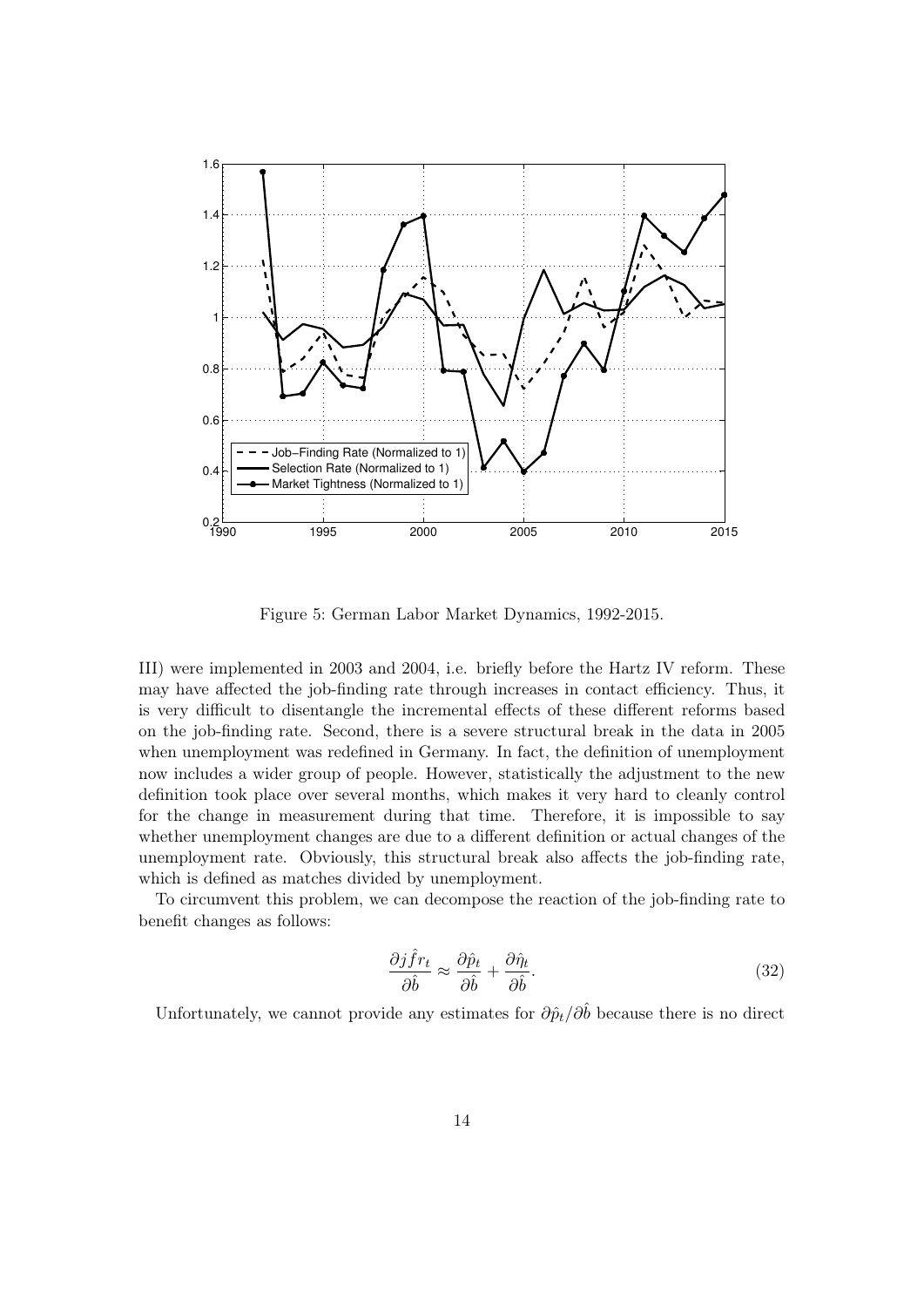and independent measure for the contact rate.<sup>[9](#page-14-0)</sup> Therefore, our identification therefore consists of two steps. First, we will directly estimate the partial effect  $(\partial \hat{\eta}_t/\partial \hat{b})$  based on our time series of selection.<sup>[10](#page-14-1)</sup> As we will argue in Section [4.2,](#page-16-0) our measure is neither affected by the structural measurement break nor by changes of the contact efficiency.

Second, we use an indirect inference method to estimate the general equilibrium effect. With an estimate of the partial effect with respect to benefits  $(\partial \hat{p}_t/\partial \hat{b})$ , all we need to know is how important the response of the contact rate is relatively to the response of the selection rate to a shock. Through the lens of our model, the relative contribution of the contact rate and the selection rate to the transmission of aggregate shocks (in our case, an aggregate productivity shock) and benefit changes is equivalent.<sup>[11](#page-14-2)</sup> We can therefore use the business cycle behavior of the job-finding rate and the selection rate to infer the general equilibrium effect. To be more precise, we will use the following decomposition:

$$
\frac{\partial j\hat{f}r_t}{\partial \hat{\theta}_t} \approx \frac{\partial \hat{p}_t}{\partial \hat{\theta}_t} + \frac{\partial \hat{\eta}_t}{\partial \hat{\theta}_t}.\tag{33}
$$

The job-finding rate over the business cycle is a function of market tightness and it can be decomposed into the comovement of the contact rate and the selection with respect to market tightness. Thus, in order to identify the relative importance of the partial effect and the general equilibrium effect over the business cycle, we estimate the elasticity of the job-finding rate with respect to market tightness and the elasticity of the selection rate with respect to market tightness.

Note that this is a very different identification strategy compared to the existing literature on the macroeconomic effects of Hartz IV [\(Krause and Uhlig, 2012;](#page-27-0) [Krebs and](#page-27-1) [Scheffel, 2013;](#page-27-1) [Launov and Wälde, 2013\)](#page-27-2), which uses the decline of the replacement rate for long-term unemployed as an input to quantify the reform implications. However, as shown in Section 2, there is strong disagreement on how much the replacement rate actually declined.

#### 4.1. Identifying Importance of PE and GE

To determine the relative importance of partial effect and the general equilibrium effect, we estimate the elasticity of the job-finding rate and the selection rate<sup>[12](#page-14-3)</sup> with respect to market tightness:

$$
\ln Y_t = \beta_0 + \beta_1 D_t^{Hartz\ IV} + \beta_2 \ln \theta_t + \varepsilon_t,\tag{34}
$$

<span id="page-14-0"></span><sup>&</sup>lt;sup>9</sup>If we backed out the contact rate based on the job-finding rate, we would run into the same problems as with the job-finding rate.

<span id="page-14-1"></span><sup>&</sup>lt;sup>10</sup>Note that  $\partial \hat{\eta}/\partial \hat{b}$  in fact contains the pure partial effect - the effect that would also be identified in a causal microeconometric identification - and a small feedback effect on the selection rate through the increase in market tightness. We control for the latter in our estimation.

<span id="page-14-2"></span><sup>&</sup>lt;sup>11</sup>This can be shown numerically and also analytically in a simplified version of the model. Results are available on request.

<span id="page-14-3"></span> $12$ Note that we can measure that job-finding rate (based on administrative data) and the selection rate (based on the IAB Job Vacancy Survey). By contrast, the contact rate is not directly observable.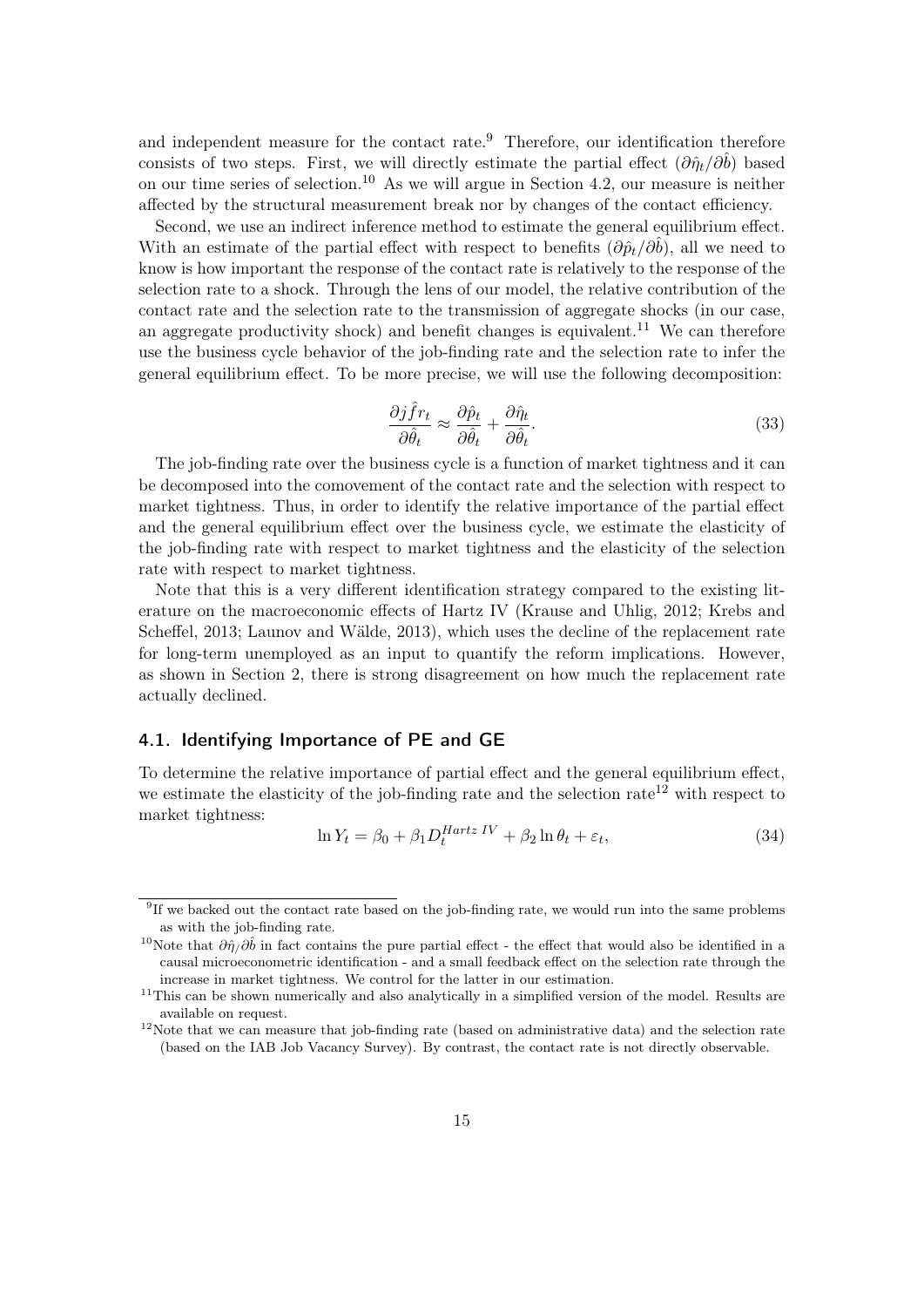<span id="page-15-0"></span>

|                                 | Dependent variable: |                         |  |
|---------------------------------|---------------------|-------------------------|--|
|                                 | log(selection rate) | $log(job-finding rate)$ |  |
|                                 | (1)                 | $\left( 2\right)$       |  |
| Hartz IV-Dummy                  | $0.13***$           | 0.02                    |  |
|                                 | (0.04)              | (0.05)                  |  |
| $log(maxket$ tightness)         | $0.15***$           | $0.31***$               |  |
|                                 | (0.05)              | (0.07)                  |  |
| Constant                        | $-0.56***$          | $-2.54***$              |  |
|                                 | (0.09)              | (0.07)                  |  |
| Observations                    | 24                  | 24                      |  |
| $\mathbf{R}^2$                  | 0.54                | 0.53                    |  |
| Adjusted $\mathbb{R}^2$         | 0.50                | 0.49                    |  |
| Residual Std. Error $(df = 21)$ | 0.09                | 0.13                    |  |
| F Statistic (df = 2; 21)        | $12.50***$          | $12.05***$              |  |

Note: Estimation by OLS with Newey-West standard errors;  $\sqrt[e]{\text{p1}}$ ; \*\* $p < 0.05$ ; \*\*\* $p < 0.01$ 

Table 1: Regression results for West Germany, 1992-2015.

where the dependent variable is either the logarithm of the job-finding rate or the logarithm of the selection rate. These two dependent variables are further regressed on a shift dummy that is 1 from 2005 onwards  $(D_t^{Hartz\ IV})$  to account for differences in the job-finding rate and selection rate before and after Hartz IV (see Section [4.2\)](#page-16-0). Due to data availability, we perform the estimation on an annual basis for the sample range 1992 to 2015. In a robustness check, we also perform a fixed-effects panel estimation on West German state and industry level, which yields very similar results (see Appendix [C.1\)](#page-32-0). In addition,

The estimated elasticities are equal to 0.31 for the job-finding rate, and 0.15 for the selection rate (see Table [1\)](#page-15-0). Our paper is the first to estimate the elasticity of the selection rate based on the IAB-Job Vacancy Survey and thereby to quantify the contribution of the selection margin for the behavior of the job-finding rate over the business cycle.

Two things are worth pointing out in this context. First, the estimated elasticity of the job-finding rate with respect to market tightness is well in line with [Kohlbrecher et al.](#page-27-4) [\(2016\)](#page-27-4) who estimate a matching function for Germany based on detailed administrative data. Second, the elasticity of the selection rate with respect to market tightness is smaller than the elasticity of the job-finding rate.<sup>[13](#page-15-1)</sup> Thus, the dynamics of the job-

<span id="page-15-1"></span><sup>&</sup>lt;sup>13</sup>If the inverse was true, the contact rate would have to be countercyclical. This would stand in contradiction to standard contact functions.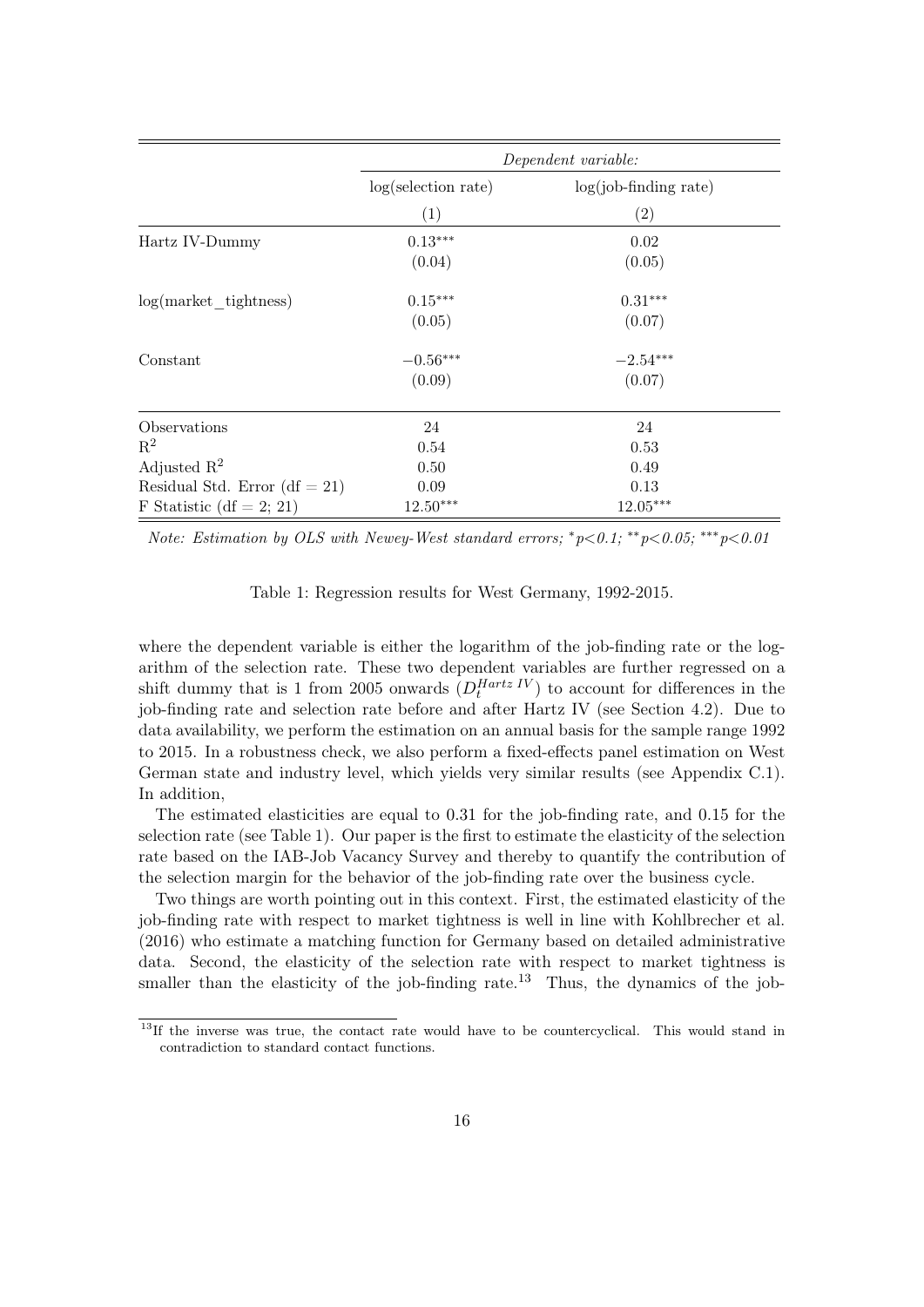finding rate is both driven by contact and selection. To be more precise, about one half of the dynamics of the job-finding rate is driven by the selection rate and about one half is driven by the contact rate. The partial effect and the general equilibrium effects are of roughly similar size. The estimated elasticities of the job-finding rate and the selection rate will be important targets in our calibration below and discipline the relative size of the general equilibrium effect.

#### <span id="page-16-0"></span>4.2. Identifying the Partial Effect

Our new time series for the selection rate allows us to estimate the partial effect for the Hartz IV reform. Visual inspection of Figure [5](#page-13-0) shows that the selection rate increased substantially in 2005 when the Hartz IV reform was implemented. We have argued before that it is very difficult to estimate the effects of Hartz IV based on the data on unemployment and the job-finding rate. By contrast, the selection rate is derived from the IAB Job Vacancy Survey and is therefore not affected by the change of the unemployment definition in the administrative data.<sup>[14](#page-16-1)</sup> In addition, the selection rate is not directly affected by labor market reforms that improve the matching efficiency. [Launov and Wälde](#page-27-10) [\(2016\)](#page-27-10), for example, argue that the reform of the Federal Employment Agency has increased the matching efficiency in Germany substantially and is therefore a key contributor for the decline of unemployment in Germany. In our model, selection takes place after contacts between workers and firms were established. Thus, there is no direct effect from a higher matching efficiency on the selection rate. There is, of course, an indirect effect. An improved labor market situation due to a higher matching efficiency increases the fallback option of workers and thereby the wage. Figure [C.1](#page-32-1) in the appendix shows that a positive shock to the matching efficiency has a very small but negative effect on the selection rate. In this case, we obtain a lower bound when we estimate the partial effect. Finally, it is worthwhile pointing out that the reform introduced a permanent change in policy. We therefore believe that estimating the reform effect with a simple shift dummy is a valid strategy. Of course, while the selection rate is not immediately affected by changes in tightness (general equilibrium effect), there is a small feedback effect through the influence of contact rates on wages. We therefore condition on the level of tightness in our estimation.<sup>[15](#page-16-2)</sup>

Table [1](#page-15-0) shows that the selection rate has increased by 13% after the reform. The estimated coefficient is statistically significantly different from zero at the 1% level. In Table [C.1](#page-32-0) in the Appendix we show that the results are very similar when we use a fixed effects estimator on the state and industry level. In addition, our results are robust to controlling for compositional effects, namely the share of vacancies for low-qualification jobs (see Appendix [C.3\)](#page-33-0).

<span id="page-16-1"></span><sup>&</sup>lt;sup>14</sup>The job-finding rate is affected because it is calculated by dividing the number of matches from administrative data by unemployment. With the redefinition, some workers were included in the unemployment pool that had not been counted as unemployed before. This explains why the jobfinding rate first drops in 2005.

<span id="page-16-2"></span><sup>&</sup>lt;sup>15</sup>As the policy change is permanent, effects of future profits are directly reflected in the current level of tightness.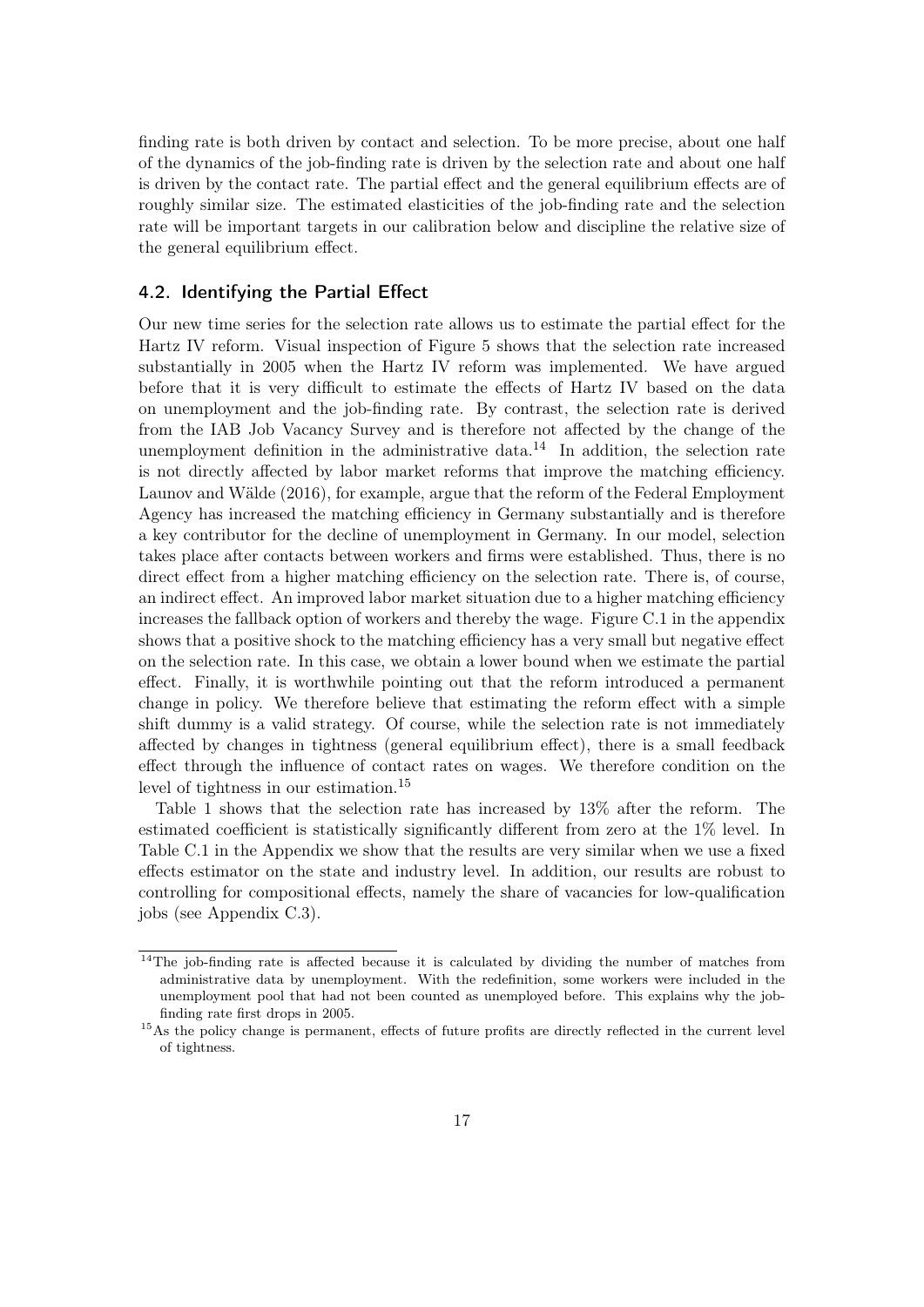The estimated partial effect of Hartz IV will be imposed in our calibration. In different words, in our simulation exercise, we will reduce the unemployment benefits by the amount necessary to obtain a 13% increase in the aggregate selection rate, while keeping contact rates constant.[16](#page-17-1)

The relationship between the change in benefits and the resulting response of the selection rate in our model will to a large extent depend on our assumptions about the distribution of idiosyncratic training costs. [Kohlbrecher et al.](#page-27-4) [\(2016\)](#page-27-4) show in the context of a similar model structure that the elasticity of the selection rate over the business cycle - which we have estimated - is a function of the distribution of training costs (or more general idiosyncratic productivity) at the hiring cutoff point. They derive the following analytical steady state equation, which is also a good approximation for dynamic fluctuations:[17](#page-17-2)

$$
\frac{\partial \ln \eta}{\partial \ln \theta} = \frac{f(\tilde{\varepsilon})}{\eta} \left( \tilde{\varepsilon} - \frac{\int_{-\infty}^{\tilde{\varepsilon}} \varepsilon f(\varepsilon) d\varepsilon}{\eta} \right). \tag{35}
$$

Thus, for a given underlying distributional shape of the idiosyncratic training costs and a given cutoff point,  $^{18}$  $^{18}$  $^{18}$  the estimated elasticity of the selection rate with respect to market tightness  $(\partial \ln \eta_t / \partial \ln \theta_t)$  pins down the dispersion of the underlying idiosyncratic distribution. This insight will be used in the calibration below.

# <span id="page-17-0"></span>5. Calibration

We calibrate the model to West-German data from [19](#page-17-4)92 to 2015.<sup>19</sup> We choose a monthly frequency with a discount factor of  $0.99^{\frac{1}{3}}$  and normalize aggregate productivity to 1. Furthermore, we assume that firms and households have equal bargaining power (i.e.  $\alpha = 0.5$ ). The short-term unemployed in Germany receive unemployment benefits that amount to 60% or 67% of the last net wage, the long-term unemployed received 53% or 57% prior to the Hartz IV reform. As the unemployed may also enjoy some home production or utility from leisure, we choose the upper bound of the legal replacement rates for our calibration. We set the replacement rates to 67% and 57% of the steady state incumbent wage in our model. We set the monthly separation rate to 2% to target a steady state unemployment rate of  $10.9\%$  (prior to Hartz IV).<sup>[20](#page-17-5)</sup> We target a steady

<span id="page-17-1"></span> $16$ We could also target the increase of the selection rate in the full model. However, as we condition on tightness in the estimation, we do the same in our calibration. In addition, the feedback effect lowers the response of the selection rate. We therefore choose the more conservative strategy.

<span id="page-17-2"></span> $17$ [Kohlbrecher et al.](#page-27-4) [\(2016\)](#page-27-4) show that this equation holds for a broad class of selection models, such as idiosyncratic training costs, permanent idiosyncratic productivity shocks, and endogenous separation models in which the shock also hits in the first period.

<span id="page-17-3"></span><sup>&</sup>lt;sup>18</sup>Remember that the selection rate is  $\eta_t^d = \int_{-\infty}^{\tilde{\varepsilon}_t^d} f(\varepsilon) d\varepsilon$ . The IAB Job Vacancy Survey provides a target for the selection rate and thereby pins down the cutoff point for a given distributional form.

<span id="page-17-5"></span><span id="page-17-4"></span><sup>&</sup>lt;sup>19</sup>We restrict our analysis to West Germany, as we do not want our regressions to be distorted by labor market transition effects in East Germany at the beginning and middle of the 1990s. Note, however, that we obtain a similar partial Hartz IV effect when we estimate the effects for Germany as a whole.  $^{20}\mathrm{This}$  corresponds to the unemployment rate in January 2005.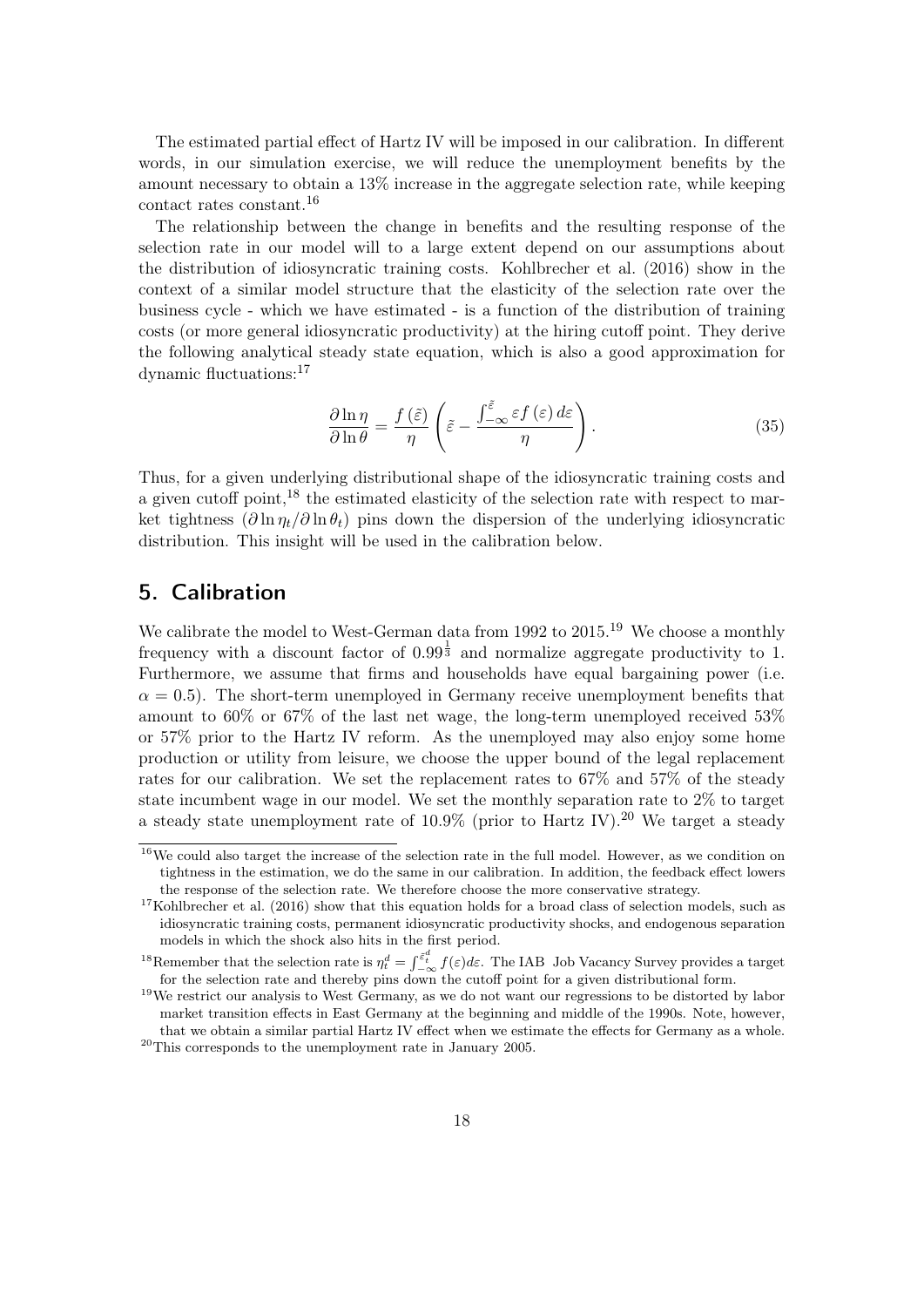state market tightness of 0.25, which pins down the value of the vacancy posting costs.

The rest of the parameters are pinned down by six additional targets that we can measure in the data: The exit rates out of short-term and long-term unemployment, the aggregate selection rate, the relative contact rates of long-term versus short-term unemployed, as well as the elasticity of both the selection rate and the job-finding rate with respect to market tightness.

| Parameter/Target                                 | Value                | Source                     |
|--------------------------------------------------|----------------------|----------------------------|
| Aggr. productivity                               | 1                    | Normalization              |
| Discount factor                                  | $0.99^{\frac{1}{3}}$ | Standard value             |
| Short-term replacement rate                      | 0.67                 | Legal replacement rate     |
| Long-term replacement rate (pre-reform)          | 0.57                 | Legal replacement rate     |
| Bargaining power                                 | $0.5^{\circ}$        | Standard value             |
| Separation rate                                  | 0.02                 | Unemployment rate of 10.9% |
| Short-term job-finding rate                      | 0.16                 | Klinger and Rothe (2012)   |
| Long-term job-finding rate                       | 0.07                 | Klinger and Rothe (2012)   |
| Relative contact rate of long-term unemp.        | 0.45                 | PASS survey                |
| Market tightness                                 | 0.25                 | IEB and Job Vacancy Survey |
| Selection rate                                   | 0.46                 | <b>Job Vacancy Survey</b>  |
| $\partial \ln \eta / \partial \ln \theta$        | 0.15                 | IEB and Job Vacancy Survey |
| $\partial \ln \frac{f}{r} / \partial \ln \theta$ | 0.31                 | IEB and Job Vacancy Survey |

Table 2: Parameters and Targets for Calibration.

Using the data provided by [Klinger and Rothe](#page-27-11) [\(2012\)](#page-27-11), the pre-reform exit rates out of unemployment are 16% and 6.5% for short-term and long-term unemployed. In our model, this could be driven by both lower contact rates and lower selection rates over time. How can we differentiate between the two? We observe the average pre-reform selection rate form the Job Vacancy Survey, which is 46%, and take that as given. Unfortunately, we cannot differentiate selection rates for long-term and short-term unemployed with our firm dataset. We therefore use information contained in the IAB PASS survey.<sup>[21](#page-18-0)</sup> In this survey, respondents are asked whether they have had a job interview during the last four weeks. We compute the contact rate as the share of respondents who answer this question affirmatively. It turns out, that the contact rate for ALG II recipients (i.e. long-term unemployed) is 45% of the contact rate for ALG I recipients (i.e. shortterm unemployed). We accordingly set the contact efficiency of long-term unemployed to 45%. Together with the targeted aggregate selection rate and the exit rates for long- and short-term unemployed this pins down all the contact, selection, and job-finding rates in the economy. Note that while we assume that all short-term unemployed face the same contact, selection, and job-finding rate, $^{22}$  $^{22}$  $^{22}$  our calibration implies that the fixed training

<span id="page-18-0"></span> $\frac{1}{21}$ For a description of the IAB PASS survey, see Appendix [B.](#page-30-0)

<span id="page-18-1"></span><sup>&</sup>lt;sup>22</sup>While we observe different job-finding rates per month of short-term unemployment duration in the data, we cannot compute the corresponding contact rates.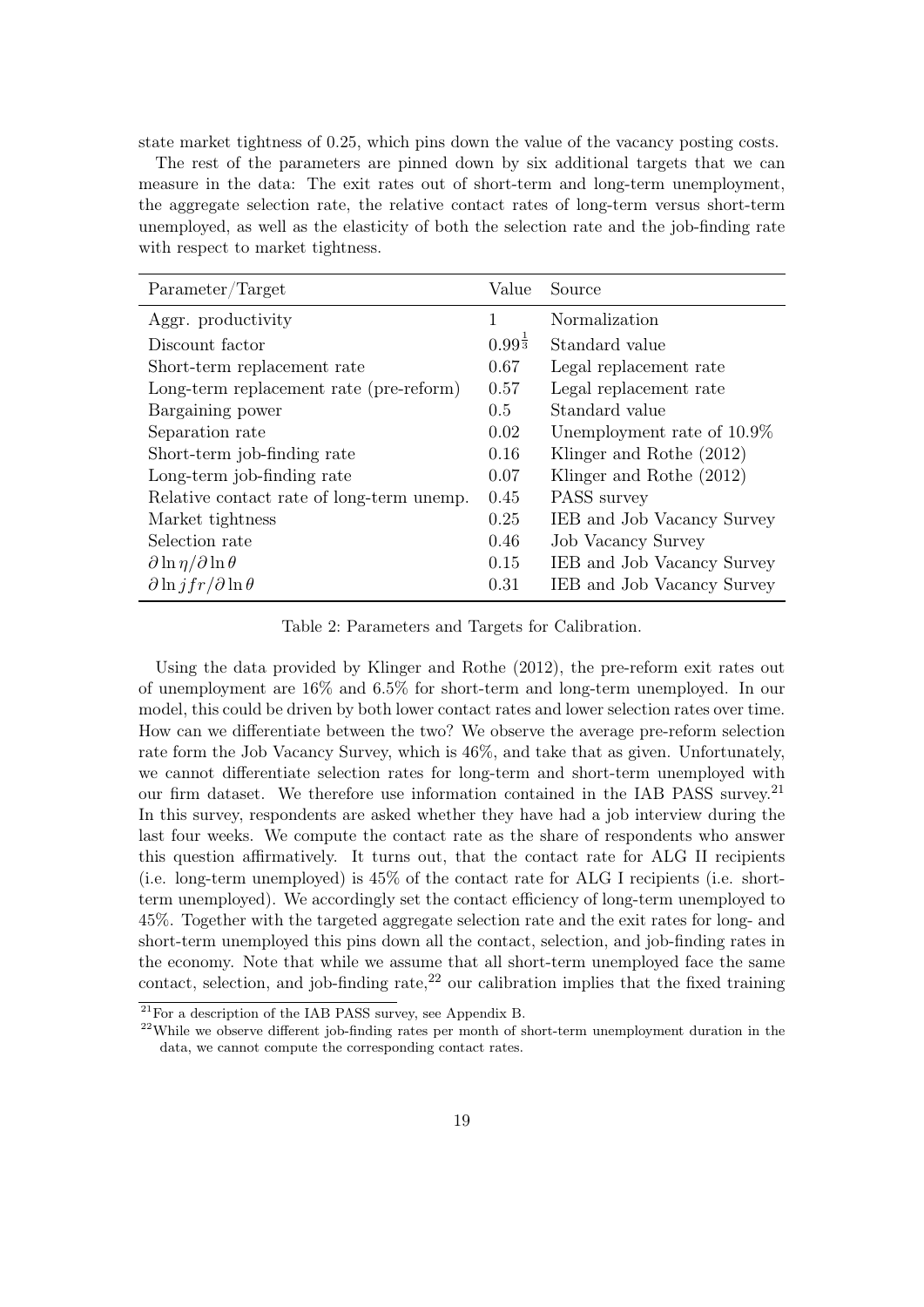costs component increases every month with the duration of unemployment.<sup>[23](#page-19-1)</sup>

We assume that idiosyncratic productivity follows a lognormal distribution. As shown by [Kohlbrecher et al.](#page-27-4) [\(2016\)](#page-27-4), in a selection model the elasticity of the selection rate with respect to market tightness is determined by the shape of the idiosyncratic productivity distribution at the cutoff point. Given the distribution, the cutoff point is in turn determined by the selection rate, which we have already targeted. We can therefore pin down the parameters of the distribution by targeting the elasticity of the selection rate with respect to market tightness, which is 0.15 in our data. The resulting scale parameter of the distribution is  $3.8^{24}$  $3.8^{24}$  $3.8^{24}$  The elasticity of the contact rate with respect to market tightness (i.e. the weight on vacancies in the contact function) is finally set to target the overall elasticity of the job-finding rate with respect to market tightness, which is 0.31 in the data. The resulting weight on vacancies in the contact function is 0.14. Thus, the selection mechanism accounts for about half of the elasticity of the job-finding rate with respect to market tightness in our model.

# 6. The Effects of Hartz IV

This section proceeds in three steps. First, we show the partial effects in our model. Although we target the aggregate PE in our estimation, we can make statements on the response of the selection rate for each unemployment duration group. Second, we switch on general equilibrium effects and analyze how aggregate unemployment and vacancies changed due to Hartz IV. Third, we put our quantitative results in perspective to other papers on the German Hartz reforms.

#### <span id="page-19-0"></span>6.1. Partial Effects

Our empirical estimation in Section [4](#page-10-0) has shown that the reform resulted in a 13% increase in the selection rate (controlling for aggregate market tightness). We therefore target the same increase of the average selection rate in the quantitative model, while keeping general equilibrium effects switched off (i.e. a constant contact rate).

For this purpose, we require a decline of unemployment benefits for long-term unemployed of 11.3%. This is a value within the range used by [Launov and Wälde](#page-27-2) [\(2013\)](#page-27-2), [Krause and Uhlig](#page-27-0) [\(2012\)](#page-27-0), and [Krebs and Scheffel](#page-27-1) [\(2013\)](#page-27-1).

Figure [6](#page-20-0) shows the impulse responses of the selection rate in reaction to this permanent decline of the replacement rate for long-term unemployed.

The selection rate immediately increases on impact for all groups of searching workers due to a lower outside option. However, the effect is larger, the closer the unemployed get to the expiration of the more generous short-term benefits. For workers who have

<span id="page-19-1"></span> $23\text{As}$  the reservation wage falls with duration of unemployment, average training costs have to increase if we want to keep the steady state job-finding rates fixed.

<span id="page-19-2"></span> $^{24}$ Note that we fix the location parameter of the distribution at 0 and instead let the fixed training costs component to vary. This allows us to vary the mean of the training costs for different groups while preserving the shape of the distribution.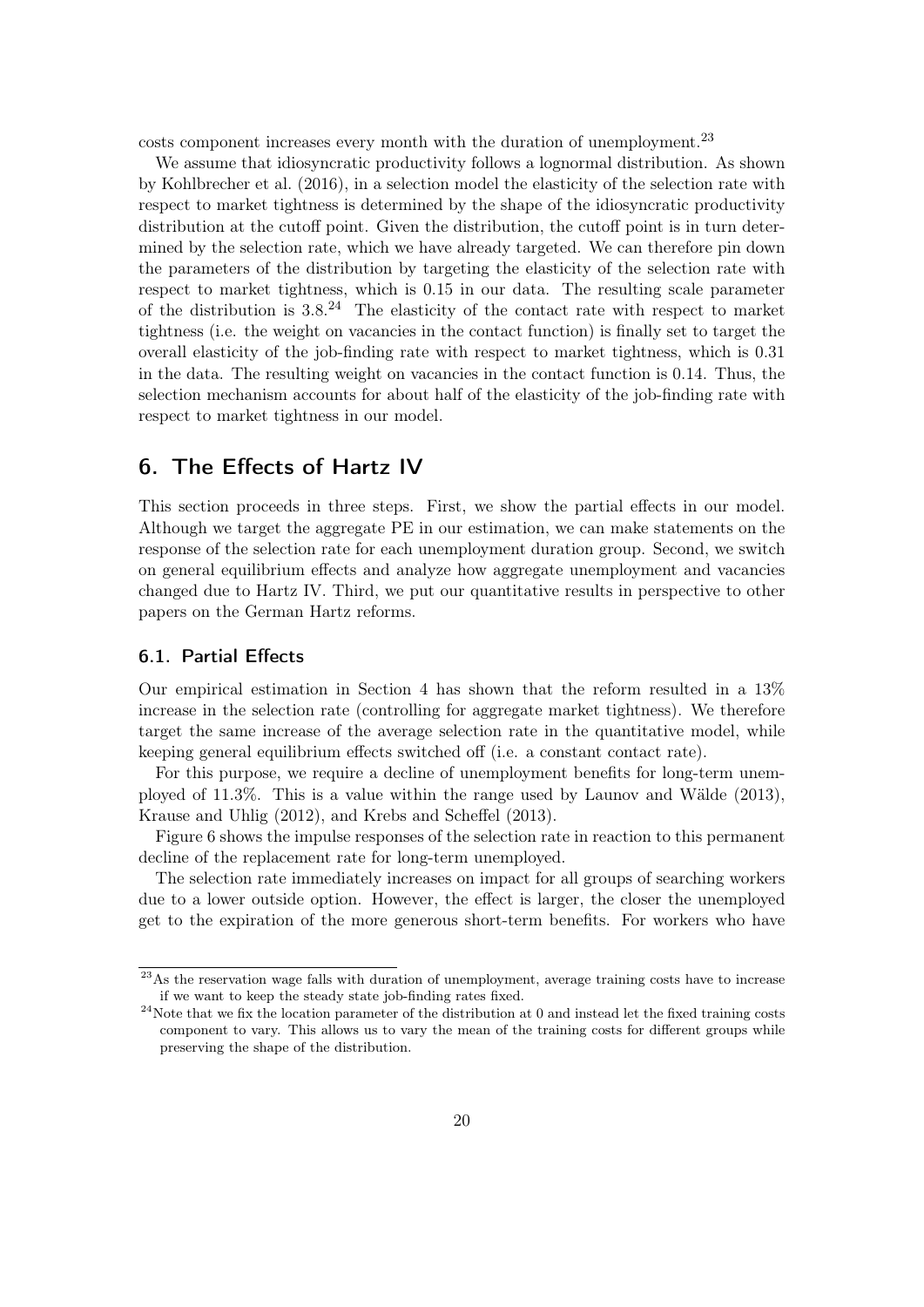<span id="page-20-0"></span>

Figure 6: Selection rate (SR): impulse responses to a 11.3% decline in long-term unemployment benefits.

just been separated from a job (upper right panel in Figure [6\)](#page-20-0), the reduction of longterm unemployment benefits affects their present value of unemployment by the least because they will only feel the reduction if they are not matched within the next twelve months. Still, their outside option falls, which increases the joint surplus of a match. The selection rate for workers who still have a full year of short-term benefits increases by around 8%. For workers who switch to the long-term benefit scheme in the next period, the reduction in long-term benefits has a larger effect on their outside option. Their selection rate increases by 19%. This is in line with [\(Price, 2016\)](#page-28-0) who finds that unemployed workers reservation wages and job-finding rates increase sharply before the expiration of benefits. Finally, the impact is largest for the long-term unemployed who are immediately affected by the reduction of long-term benefits. Their selection rate increases by  $21\%$ .<sup>[25](#page-20-1)</sup> Figure [7](#page-21-0) shows the impact responses of the selection rate in response to a decline in long-term unemployment benefits for all duration groups of our model. The x-axis indicates the time remaining until short-term benefits expire. We see that the response increases gradually with the expiration of short-term benefits coming nearer

<span id="page-20-1"></span><sup>&</sup>lt;sup>25</sup>While the individual selection rates all adjust on impact, the aggregate rate, which is a weighted average, slightly overshoots at the beginning. The reason is a composition effect. Initially, there are more long-term unemployed for whom the effect is largest. However, the difference between the initial response and the steady state response is small (around 1 pp).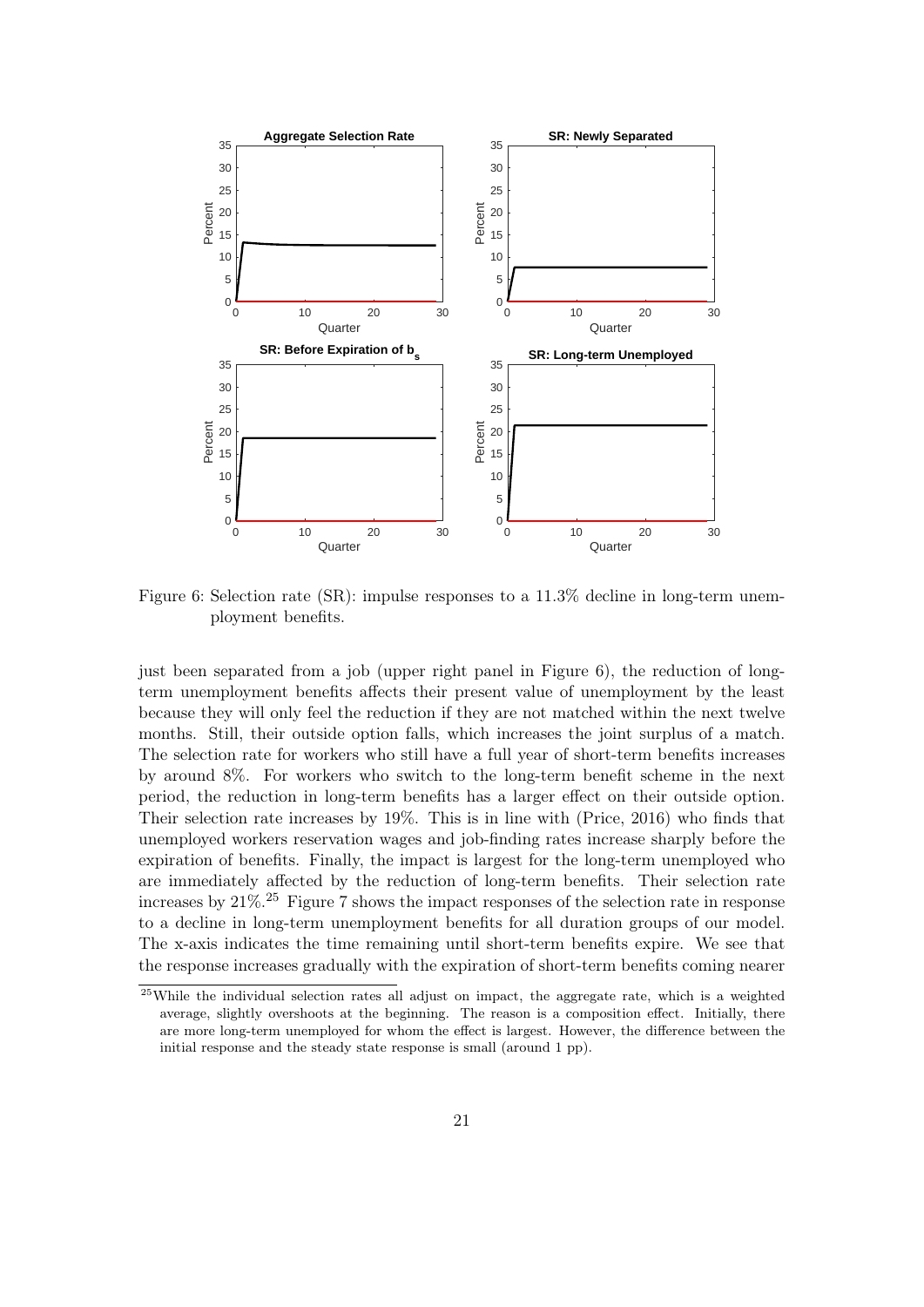<span id="page-21-0"></span>

Figure 7: Impact responses of selection rate to a decline of long-term unemployment benefits by remaining months of short-term benefit entitlement.

and kinks at the expiration threshold.

How do our results compare to other recent microeconometric studies of the Hartz IV reform? [Price](#page-28-0) [\(2016\)](#page-28-0) uses the German administrative data to estimate the causal effects of Hartz IV from the worker side. He finds that the probability of being reemployed within 12 months of beginning a claim increases by 4 percentage points for men and 5.8 percentage points for women. We find an increase of the reemployment hazard of 3.1 percentage points, which is smaller but close to [Price'](#page-28-0) [\(2016\)](#page-28-0) results. Furthermore, the magnitudes of the wage effects in our model are quite comparable. In our model, the average wage over the employment spell for a reemployed worker who exhausted short-term benefits reduces by 3% due to Hartz IV. [Price](#page-28-0) [\(2016\)](#page-28-0) finds that those workers accept 4% -  $8\%$  lower wages on reemployment after the reform and conditional on jobless duration.<sup>[26](#page-21-1)</sup> This is important as effects in our model run through the wage and there is some debate in the empirical literature as to whether benefits actually influence reemployment wages once controlling for unemployment duration. [Schmieder et al.](#page-28-4) [\(2016\)](#page-28-4), for example, find for the pre-Hartz period in Germany that the effect of benefit duration on wages is at best very small. However, they study a different time period and identify their effects based on age related differences in the maximum duration of short-term benefits. In the pre-Hartz period, however, upon exhaustion of short-term benefits, workers still received relatively generous long-term benefits. The Hartz IV reform, however, meant that entering long-term unemployment became a lot more painful which might explain why [Price](#page-28-0) [\(2016\)](#page-28-0) finds much larger effects on wages. Finally, it is important to stress that the similarity in results between our study and [Price](#page-28-0) [\(2016\)](#page-28-0) is quite reassuring, given that we derive our partial effects based on completely different data sources: the administrative worker data (in the case of [Price](#page-28-0) [\(2016\)](#page-28-0)) and firm survey data (this study).

<span id="page-21-1"></span> $26$ We cannot make this distinction in our model as there is a one to one relationship between duration and benefit eligibility.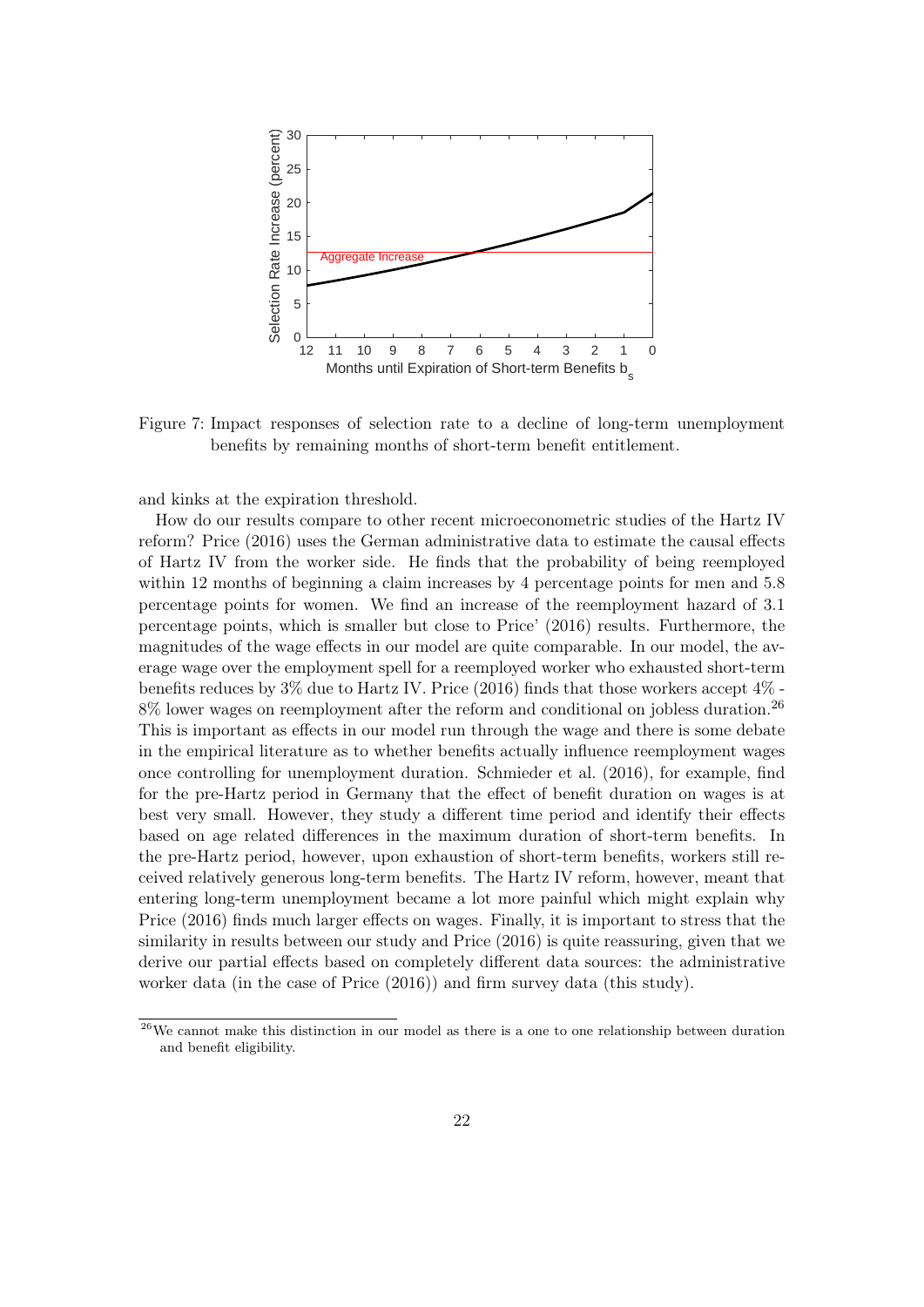<span id="page-22-0"></span>

Figure 8: Impulse responses to a decline in long-term unemployment benefits.

#### 6.2. General Equilibrium Effects

Our approach allows us to quantify the general equilibrium effect. Keep in mind that we have disciplined the relative magnitude by our estimations in Section [4.](#page-10-0) As firms' expected surplus rises, they post more vacancies. More vacancies increase the market tightness and thereby increase the probability of workers to get in contact with a firm (through the contact function). This is illustrated in the lower left panel of Figure [8.](#page-22-0) The contact rate for unemployed workers rises by  $10\%$  on impact.<sup>[27](#page-22-1)</sup> The overall job-finding rate, which is the product of both the contact and the selection rates, increases by 22% on impact (lower right panel of Figure [8\)](#page-22-0). Therefore, about half of the initial response of the job-finding rate is due to the general equilibrium effect.

Note that the response of the selection rate (12% increase on impact, 11% higher in the new steady state), is a bit smaller in the full model compared to the model with the general equilibrium effect switched off. The reason is a small negative feedback effect from increased contact rates on the wage level and hence the selection rate.

Overall, the unemployment rate falls by 24%. This corresponds to a decrease of the unemployment rate by 2.6 percentage points in our calibration. Hence, the Hartz IV reform can account for more than 40 percent of the decline in German unemployment.

<span id="page-22-1"></span> $27\text{As all workers search on the same labor market, the relative response of the contact rate to the reform.}$ is the same for short and long-term unemployed.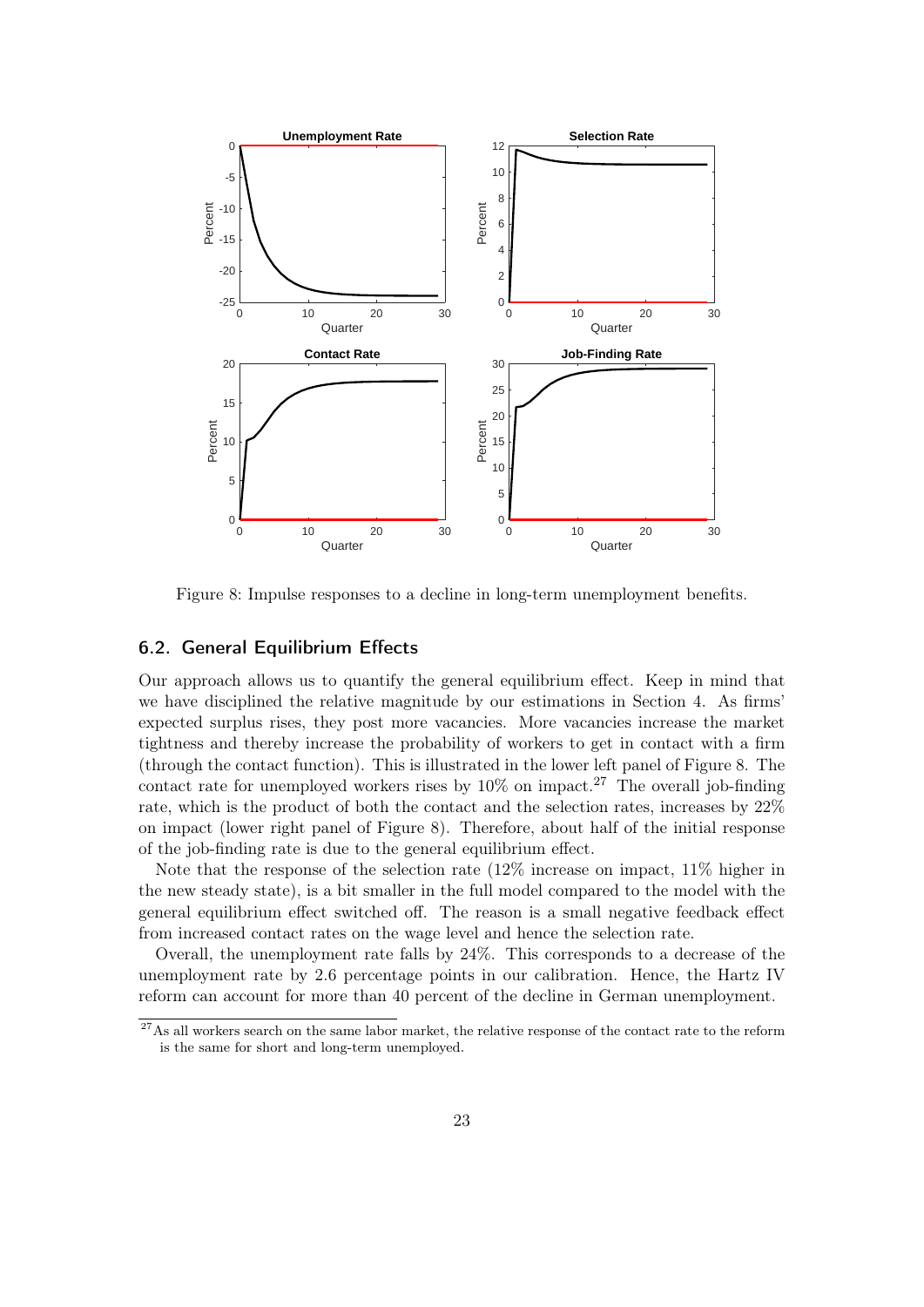When the economy adjusts to a new steady state, the composition of the pool of unemployed changes. This can be seen in the adjustment dynamics of the contact and job-finding rate, which increase quite sluggishly.<sup>[28](#page-23-0)</sup> The aggregate contact and job-finding rates are a weighted average for all duration groups. Due to the reform, the duration of unemployment is shortened. The share of the searching workers with long unemployment duration declines over time. The share of long-term unemployed, who have much lower contact rates, is 10 percentage points lower in the new steady state.<sup>[29](#page-23-1)</sup> When we control for the composition effect,<sup>[30](#page-23-2)</sup> the unemployment rate falls by  $19\%$  or 2.1 percentage points (instead of 2.6 percentage points). The increase of the selection rate (partial effect) and the contact rate (general equilibrium effect) each account for roughly half of this decline when controlling for composition.

Finally, it is interesting to study the trajectory of the Beveridge curve in the data and in the model. Figure [9](#page-24-0) shows the simulated Beveridge Curve in response to the decline of the replacement rate for long-term unemployed workers in our model. Vacancies increase, overshoot and end up at a level that is above the old steady state level. Unemployment sequentially declines to a lower long-run level.

We contrast our simulation results with the actual movement of the Beveridge Curve from the first quarter of 2005 to the fourth quarter of 2007 (Figure [10\)](#page-24-1). Similar to the simulation, vacancies increase, overshoot somewhat and end up at a higher level.<sup>[31](#page-23-3)</sup> Unemployment sequentially declines to a permanently lower level in the data. The movements are not only qualitatively comparable, but the quantitative reactions (as percent deviations) are also similar.

While the comparison of our simulation and the data is purely descriptive, given the similarities between the two, the exercise provides suggestive evidence for the importance of the Hartz IV reform for German labor market dynamics in the years after the reform. Overall, our work points to an important role of the reform of the benefit system for the decline of German unemployment. Other reforms (such as Hartz III) may also have contributed (e.g. [Launov and Wälde, 2016\)](#page-27-10). However, our methodology does not allow us to quantify these contributions.

#### 6.3. Broader Perspective

How do our results compare to changes of labor market stocks and flows around the time of the Hartz reforms? Although the labor market data is somewhat difficult to interpret due to a major structural break of the unemployment definition in 2005 (and thereby also the job-finding rate), a comparison to recent empirical studies delivers interesting patterns.

<span id="page-23-0"></span> $^{28}{\rm The}$  new steady state is only reached after 7 years.

<span id="page-23-1"></span> $^{29}$ In principle, the composition effect could also be driven by selection. However, in our calibration, most of the differences in job-finding rates between long- and short-term unemployed are accounted for by lower contact efficiencies, which was guided by the PASS survey.

<span id="page-23-3"></span><span id="page-23-2"></span><sup>30</sup>We assume counterfactually that the shares of in each unemployment duration group stays constant <sup>31</sup>The overshooting behavior takes place later in the data and is somewhat less pronounced. Vacancies are a purely forward-looking variable in our model, while there may by reasons why they are more

persistent in the data (e.g. convex vacancy posting costs).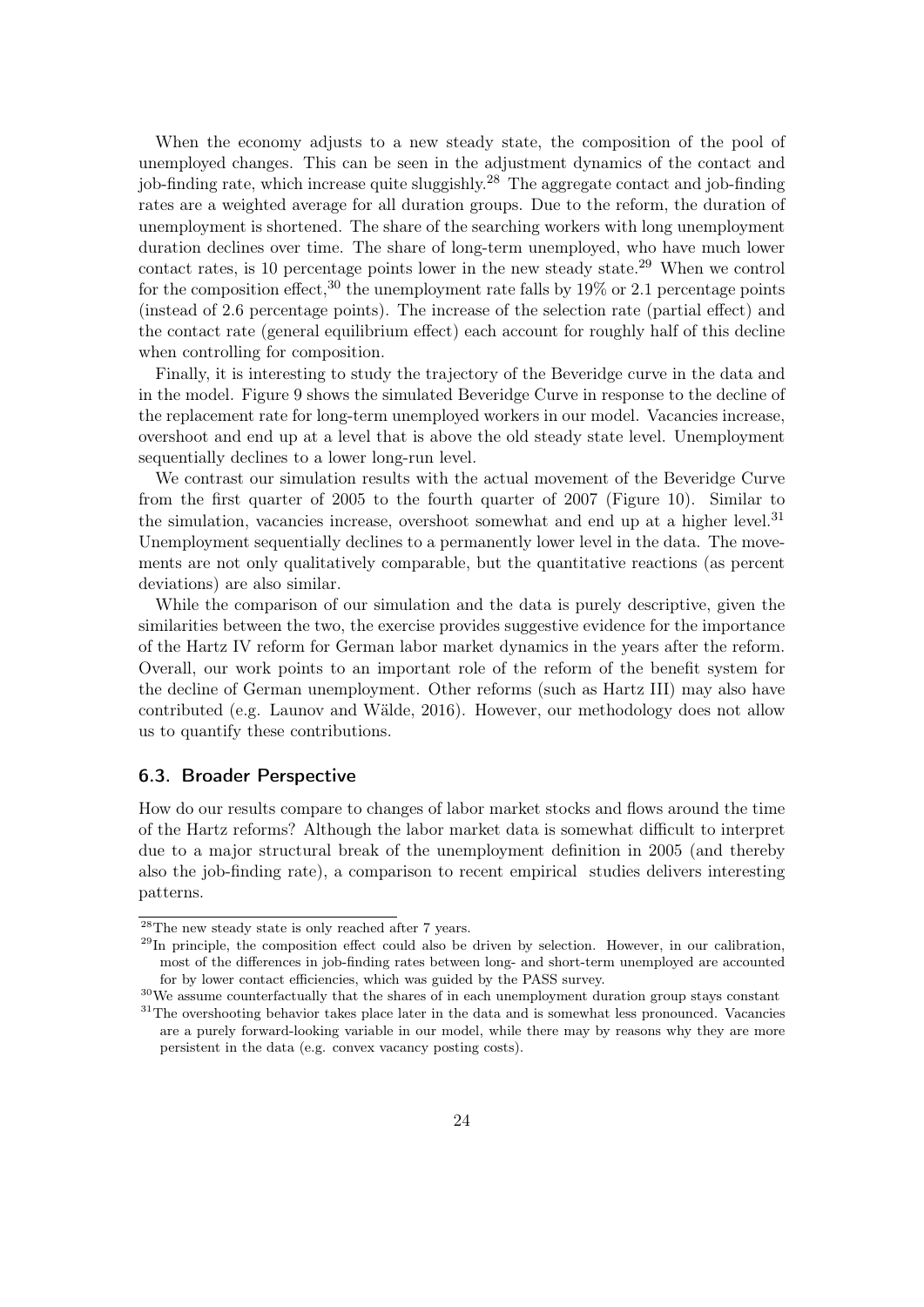<span id="page-24-0"></span>

<span id="page-24-1"></span>Figure 9: Beveridge curve generated by the model during first three years after the shock.



Figure 10: West German Beveridge curve from 2005-2007.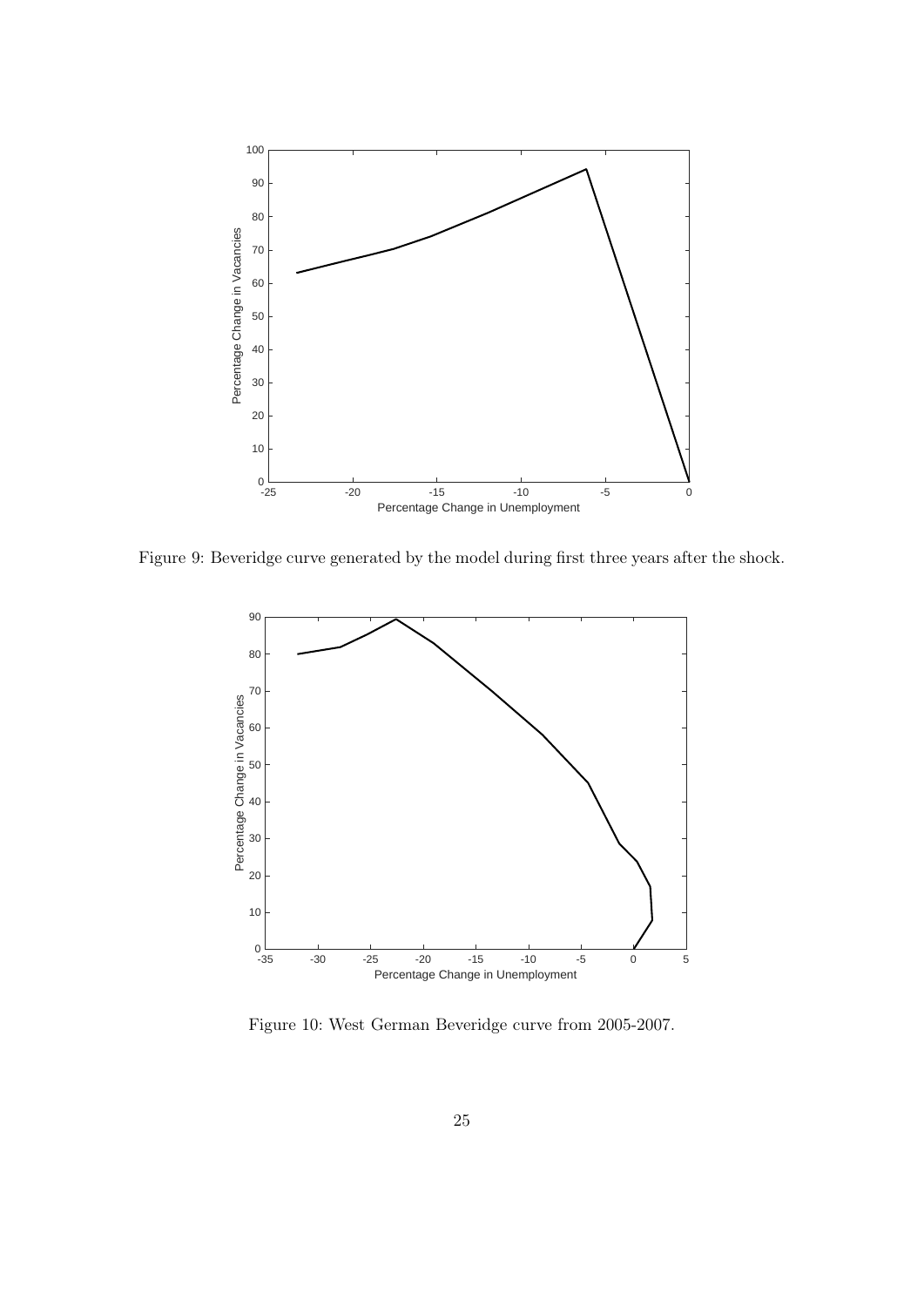In recent papers, [Carrillo-Tudela et al.](#page-27-12) [\(2018\)](#page-27-12) and [Rothe and Wälde](#page-28-5) [\(2017\)](#page-28-5) document that more people transitioned from unemployment into non-standard forms of employment or training programs around the time of the Hartz reforms. Non-standard employment or active labor market policies may have served as a stepping stone into regular jobs. In fact, based on a pure descriptive basis, using the data provided by [Klinger and](#page-27-11) [Rothe](#page-27-11) [\(2012\)](#page-27-11), we find that total outflow rates from short-term and long-term unemployment (in contrast to direct transitions into regular employment) indeed increased by 26% and 20% between 2005 and mid 2009.[32](#page-25-1)

Interestingly, [Price](#page-28-0) [\(2016\)](#page-28-0), whose estimated causal effects are comparable to our partial effects, documents that most unemployed workers that were affected by the reforms transitioned into full-time employment.

Against the background of [Price'](#page-28-0)s [\(2016\)](#page-28-0) results and the findings by [Carrillo-Tudela](#page-27-12) [et al.](#page-27-12) [\(2018\)](#page-27-12) and [Rothe and Wälde](#page-28-5) [\(2017\)](#page-28-5) on labor market transitions around the time of the German Hartz reforms, it may be the case the the general equilibrium effect was transmitted in a more complex and sluggish way than in our simulated model (e.g. via irregular types of unemployment, which served as stepping stones). To the extent that stepping stones played an important role, our model overestimates the speed at which the general equilibrium effect generates full-time jobs. To our knowledge, there exists no macroeconomic labor market framework which allows modeling stepping stone effects. In addition, given that many reforms and redefinitions have taken place in between 2003 and 2005, it is very difficult to link the descriptives to a particular reform.

The key lesson is that the adjustment dynamics of our general equilibrium effect with respect to full-time employment has to be interpreted with caution. In reality, there are various adjustment channels to labor market reforms (e.g. the willingness to accept atypical jobs), while we only have the wage effect in the model. However, the dynamics of the partial effect appears to be completely in line with the data [\(Price, 2016\)](#page-28-0). In addition, our paper has offered a new methodology how to appropriately identify the importance of the partial effect versus the general equilibrium effect in the medium to long-run when adjustment dynamics play less of a role.

# <span id="page-25-0"></span>7. Conclusion

This paper has proposed a novel approach how to evaluate the reform of the German unemployment benefits system in 2005. In contrast to existing literature, our identification strategy does not hinge on an external source for the quantitative decline of the replacement rate for long-term unemployed, for which the literature provides a wide range of estimates. Instead, we use information on firms' hiring behavior from the IAB Job Vacancy Survey and show that their selection rates increased following the Hartz IV reform. In addition, we estimate the relative importance of partial and general equilibrium effects over the business cycle and impose it on our model. Our simulation shows

<span id="page-25-1"></span><sup>&</sup>lt;sup>32</sup>Interestingly, flows to non-participation appear to have played no major role. While these were rising with the previous Hartz reforms, flows from unemployment to non-participation actually declined after 2005 (compare [Carrillo-Tudela et al., 2018\)](#page-27-12).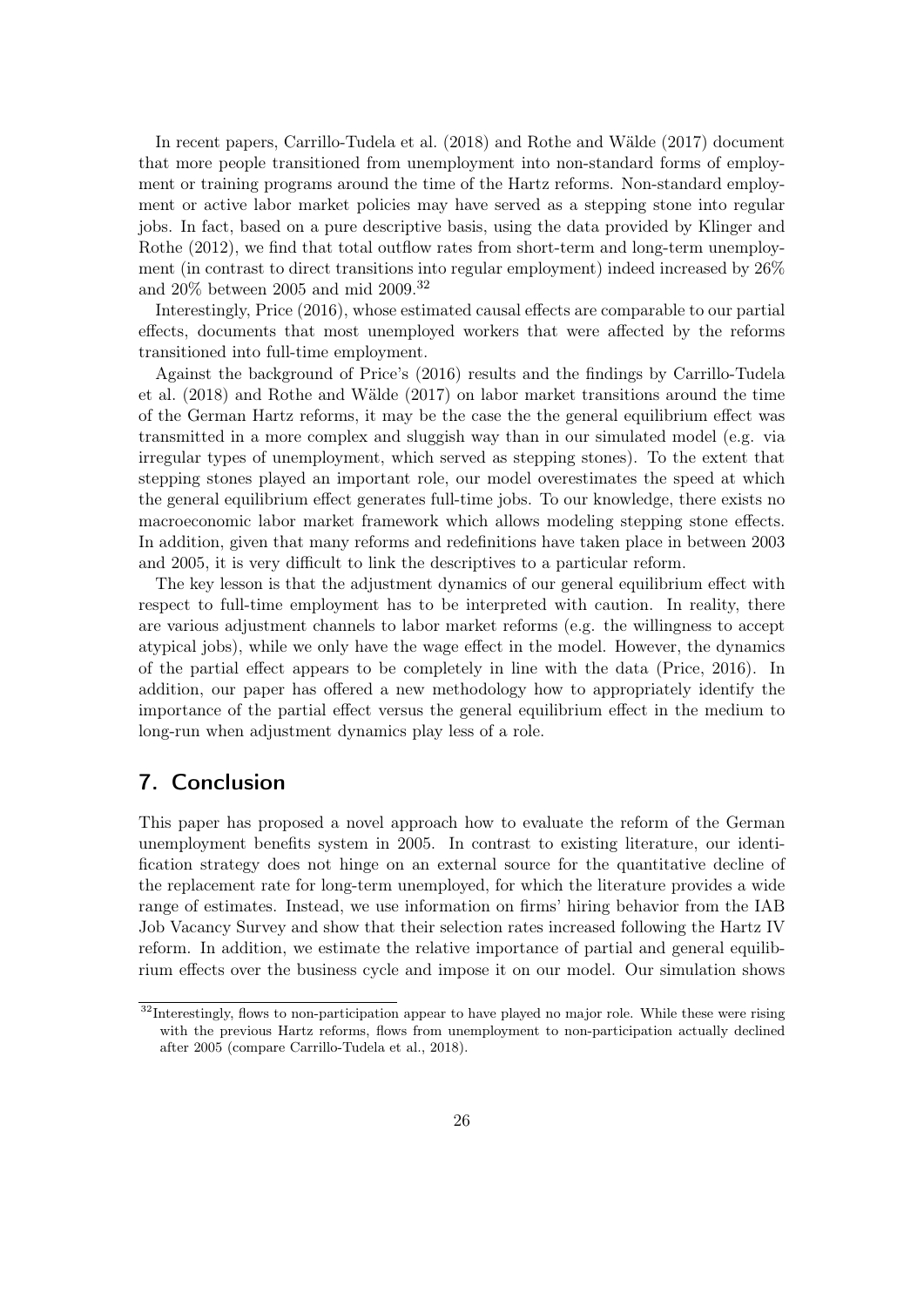that the reform had important general equilibrium effects. Our simulated model can match important macroeconomic and microeconomic facts, such as the inward shift of the Beveridge Curve after the reform and the larger increase of the job-finding rate for unemployed with longer unemployment durations. Overall, our results show that 2.6 percentage points of the decline in unemployment since 2005 can be attributed to the Hartz IV reforms.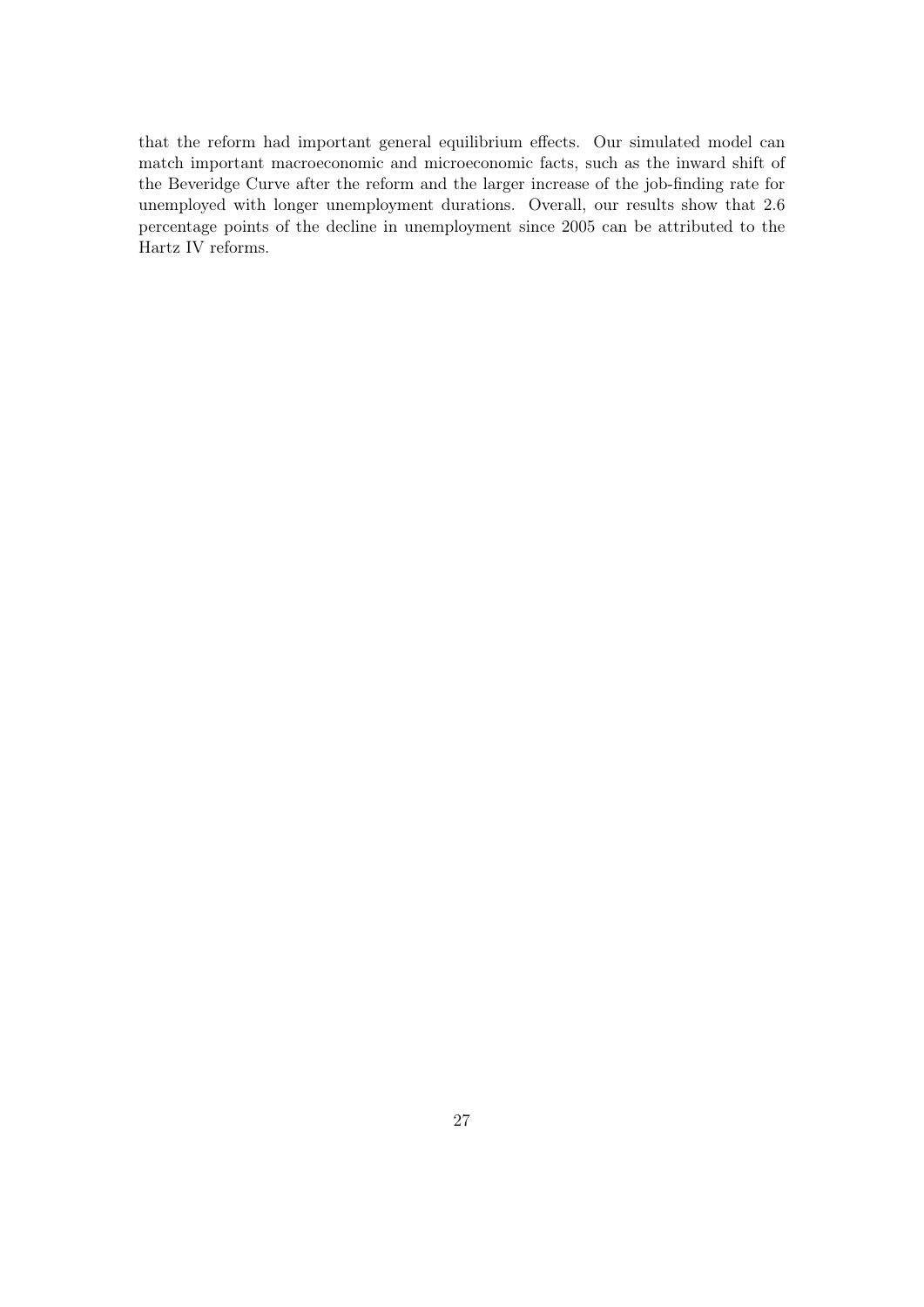# **References**

- <span id="page-27-6"></span>Card, D., A. Johnston, P. Leung, A. Mas, and Z. Pei (2015a): "The Effect of Unemployment Benefits on the Duration of Unemployment Insurance Receipt: New Evidence from a Regression Kink Design in Missouri, 2003-2013," American Economic Review, 105, 126–130.
- <span id="page-27-7"></span>Card, D., D. S. Lee, Z. Pei, and A. Weber (2015b): "Inference on Causal Effects in a Generalized Regression Kink Design," Econometrica, 83, 2453–2483.
- <span id="page-27-12"></span>Carrillo-Tudela, C., A. Lanov, and J.-M. Robin (2018): "Work-Sharing and the Fall of Unemployment in Germany," Mimeo.
- <span id="page-27-3"></span>Chugh, S. and C. Merkl (2016): "Efficiency and Labor-Market Dynamics in a Model of Labor Selection," International Economic Review, 57, 1371–1404.
- <span id="page-27-8"></span>Hagedorn, M., F. Karahan, I. Manovskii, and K. Mitman (2013): "Unemployment Benefits and Unemployment in the Great Recession: The Role of Macro Effects," NBER Working Papers 19499, National Bureau of Economic Research, updated version 2016.
- <span id="page-27-13"></span>Jacobi, L. and J. Kuve (2006): "Before and After the Hartz Reforms: The Performance of Active Labour Market Policy in Germany," Tech. rep., IZA Discussion Paper No. 2100.
- <span id="page-27-11"></span>KLINGER, S. AND T. ROTHE (2012): "The Impact of Labour Market Reforms and Economic Performance on the Matching of the Short-term and the Long-term Unemployed," Scottish Journal of Political Economy, 59, 90–114.
- <span id="page-27-4"></span>Kohlbrecher, B., C. Merkl, and D. Nordmeier (2016): "Revisiting the Matching Function," Journal of Economic Dynamics and Control, 69, 350–374.
- <span id="page-27-9"></span>Krause, M. and T. Lubik (2007): "The (ir)relevance of real wage rigidity in the New Keynesian model with search frictions," Journal of Monetary Economics, 54, 706–727.
- <span id="page-27-0"></span>Krause, M. and H. Uhlig (2012): "Transitions in the German labor market: Structure and crisis," Journal of Monetary Economics, 59, 64–79.
- <span id="page-27-1"></span>Krebs, T. and M. Scheffel (2013): "Macroeconomic Evaluation of Labor Market Reform in Germany," IMF Economic Review, 61, 664–701.
- <span id="page-27-5"></span>Krueger, A. B. and B. D. Meyer (2002): "Labor Supply Effects of Social Insurance," Elsevier, vol. 4 of Handbook of Public Economics, chap. 33, 2327–2392, 1 ed.
- <span id="page-27-10"></span><span id="page-27-2"></span>LAUNOV, A. AND K. WÄLDE (2013): "Estimating Incentive and Welfare Effects of Nonstationary Unemployment Benefits." International Economic Review, 54, 1159–1198.
	- $(2016)$ : "The employment effect of reforming a public employment agency," European Economic Review, 84, 140–164.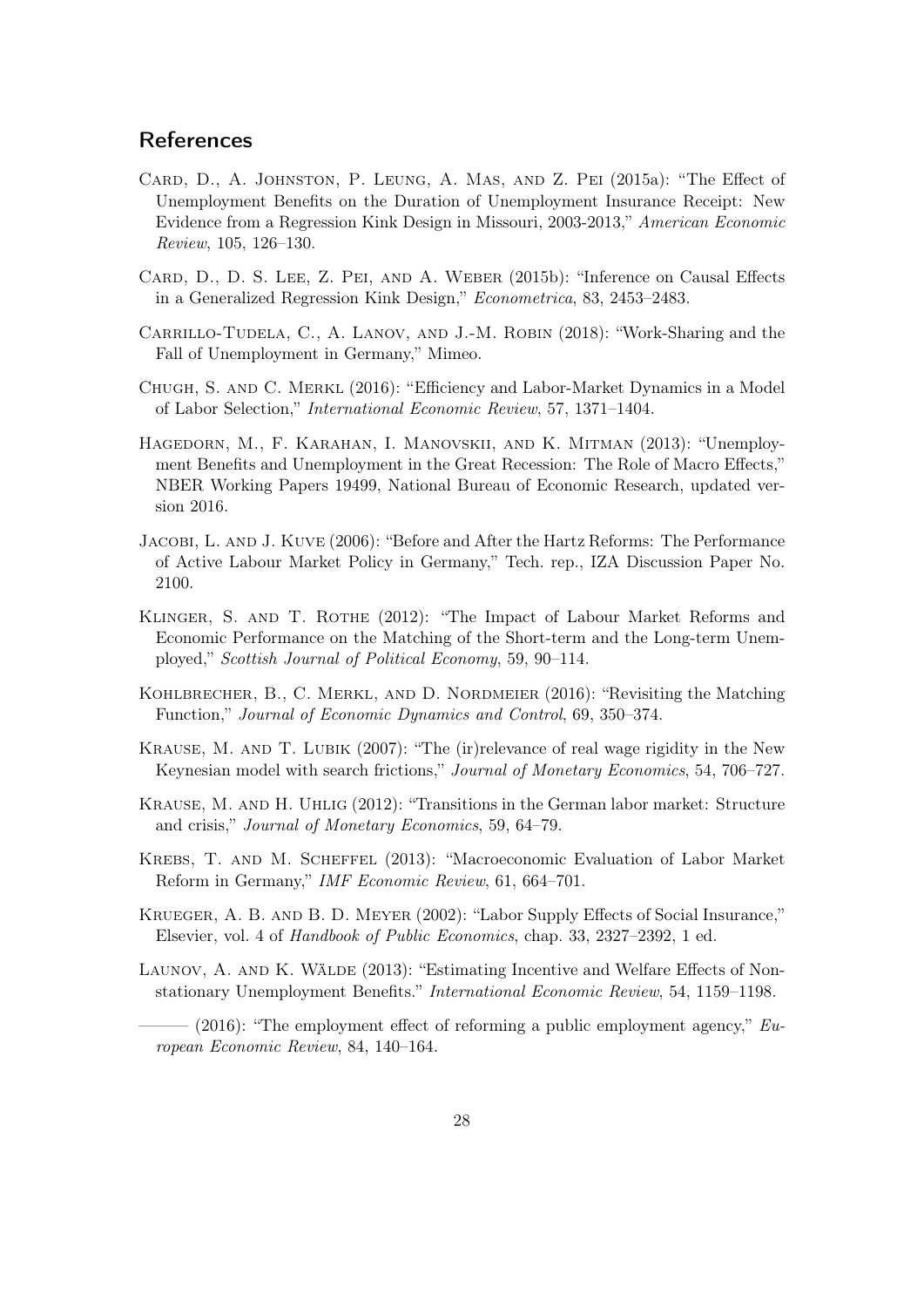- <span id="page-28-6"></span>Moczall, A., M. Anne, M. Rebien, and K. Vogler-Ludwig (2015): "The IAB Job Vacancy Survey. Establishment Survey On Job Vacancies and Recruitment Processes. Waves 2000 to 2013 and subsequent Quarters from 2006." Tech. rep., Research Data Centre (FDZ) of the German Federal Employment Agency (BA) at the Institute for Employment Research (IAB).
- <span id="page-28-2"></span>PISSARIDES, C. A. (2000): *Equilibrium Unemployment Theory, 2nd Edition*, vol. 1 of MIT Press Books, The MIT Press.
- <span id="page-28-0"></span>Price, B. (2016): "The Duration and Wage Effects of Long-Term Unemployment Benefits: Evidence from Germany's Hartz IV Reform," MIT Department of Economics, mimeo.
- <span id="page-28-5"></span>ROTHE, T. AND K. WÄLDE (2017): "Where Did All the Unemployed Go? Non-standard work in Germany after the Hartz reforms," Discussion Paper 1709, Gutenberg School of Management and Economics & Research Unit "Interdisciplinary Public Policy".
- <span id="page-28-4"></span>Schmieder, J. F., T. von Wachter, and S. Bender (2016): "The Effect of Unemployment Benefits and Nonemployment Durations on Wages," American Economic Review, 106, 739–77.
- <span id="page-28-3"></span>SEDLÁČEK, P. (2014): "Match Efficiency and Firms' Hiring Standards," Journal of Monetary Economics, 62, 123–133.
- <span id="page-28-1"></span>Seeleib-Kaiser, M. (2016): "The End of the Conservative German Welfare State Model," Social Policy and Administration, 50, 219–240.
- <span id="page-28-8"></span>TRAPPMANN, M., J. BESTE, A. BETHMANN, AND G.  $M\tilde{A}$ <sup>1</sup><sub>4</sub>LLER (2013): "The PASS panel survey after six waves." Journal for Labour Market Research, 46, 275–281.
- <span id="page-28-7"></span>vom Berge, P., A. Burghardt, and S. Trenkle (2013): "Sample of Integrated Labour Market Biographies - Regional file 1975-2010 (SIAB-R 7510)," FDZ-Datenreport, 09/2013, Nuremberg.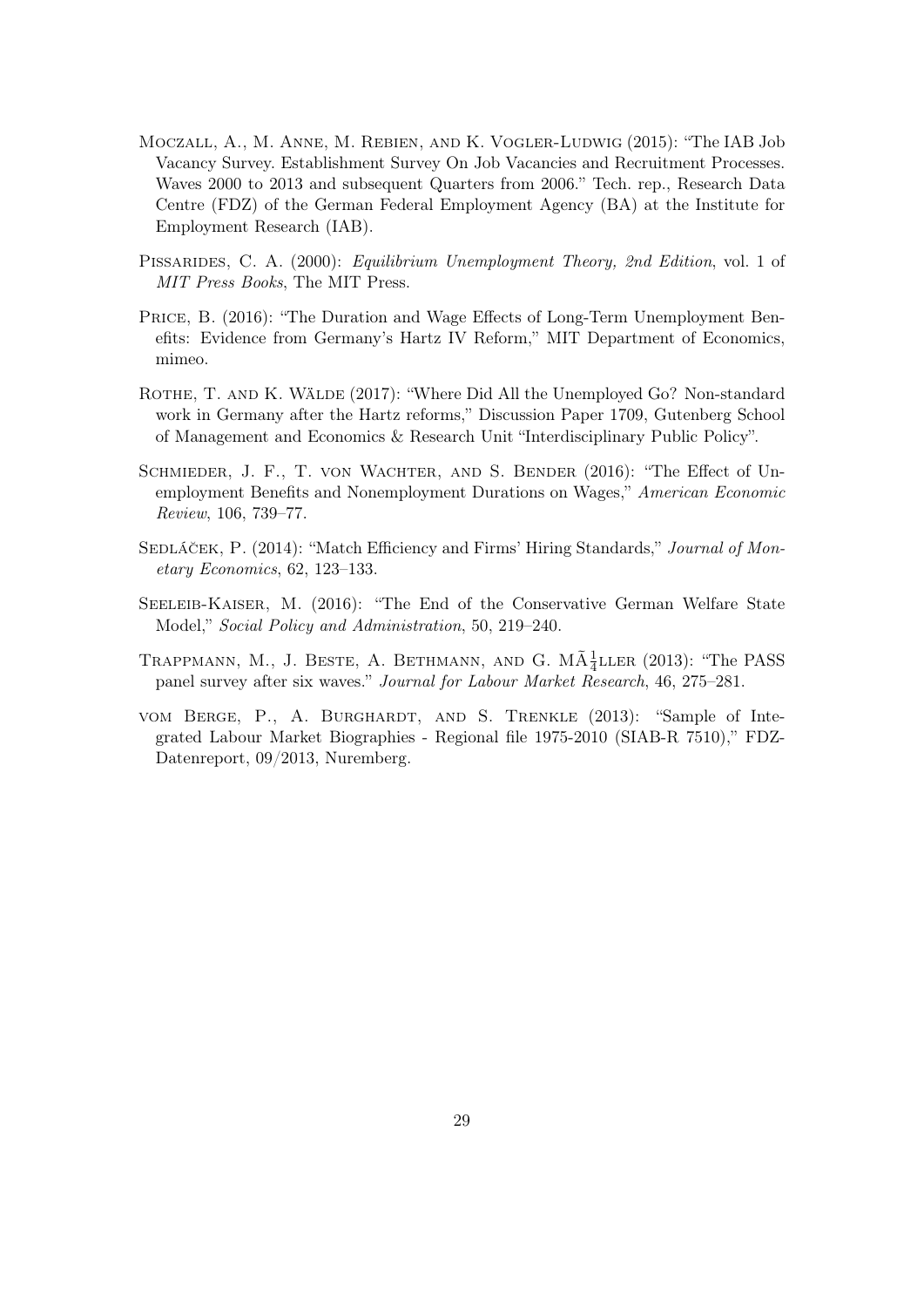# <span id="page-29-0"></span>A. Details on the Hartz reforms

In response to rising unemployment in the early 2000s, the Hartz commission, chaired by Peter Hartz,[33](#page-29-1) developed recommendations for the German labor market. These proposals were implemented gradually between 2003 (Hartz I and Hartz II) and 2005 (Hartz IV). According to [Jacobi and Kuve](#page-27-13) [\(2006\)](#page-27-13), the Hartz reforms had three main goals: (1) increasing the effectiveness and efficiency of labor market services, (2) activating the unemployed and (3) boosting labor demand by deregulating labor markets. Under the concept of "demanding and supporting" (Fordern und Fördern), these four reforms radically restructured the German labor market:

**Hartz I** (in action since  $01/01/2003$ ): This reform facilitated the employment of temporary workers. Additionally, vouchers for on-the-job training were introduced.

**Hartz II** (in action since  $01/01/2003$ ): Introduction of new types of marginal employment with low income such as Minijobs (up to 450 euros per month, exempted from the income tax) and *Midijobs* (income up to 850 euros per month, reduced social security contributions). Furthermore subsidies for business start ups of unemployed were introduced.

**Hartz III** (in action since  $01/01/2004$ ): The core element of Hartz III was the restructuring of the Federal Employment Agency. The Federal Employment Agency was divided into a headquarter, regional directorates and local job center. Those local job center are now managed via a target agreement. Since Hartz III, all claims of an unemployed person are processed by the same case worker (support from a single source) and an upper limit on the number of cases handled was introduced. Furthermore, a special focus was put on long-term unemployed and unemployed who are older than fifty years. In addition, market elements for private placement services and providers of training measures were introduced.

**Hartz IV** (in action since  $01/01/2005$ ): The last step was the most widely discussed reform since it caused a substantial cut in unemployment benefits for several groups. Unemployment benefits proportional to previous earnings were limited to up to one year, with exceptions for unemployed workers over 45 years old  $(Arbetlslosengeld I)^{34}$  $(Arbetlslosengeld I)^{34}$  $(Arbetlslosengeld I)^{34}$  After one year, unemployed shift to the much lower fixed unemployment benefits Arbeitslosengeld  $(ALG)$   $II^{35}$  $II^{35}$  $II^{35}$  Hence, the unemployment assistance<sup>[36](#page-29-4)</sup> and social assistance was abolished and replaced by ALG II which is independent of previous earnings. Eligibility for ALG II depends on savings and the partner's income. In addition, a sanctioning system was introduced which allowed cuts in the fixed unemployment benefits if the unemployed person breaks an agreement with the Public Employment Agency (e.g. in terms of writing applications, reachability, responsible economic behaviour).

<span id="page-29-1"></span><sup>&</sup>lt;sup>33</sup>Peter Hartz was personnel director of Volkswagen at that time.

<span id="page-29-2"></span><sup>&</sup>lt;sup>34</sup>Since 2009, the maximum duration of ALG I is limited to 12 months for unemployed below 50, to 15 months for people between 50 and 55, 18 months for 55 to 57 and the maximum duration is 24 months for people older than 58 years.

<span id="page-29-3"></span> $^{35}\mathrm{The\ standard\ ALG\ II}$  rate in 2017 is 409 euros.

<span id="page-29-4"></span> $36$ Unemployment assistance (UA) amounted to 53 % of previous net earnings (57% with children) and was subject to means tests. Hence, other income and assets reduced the claimable amount of UA.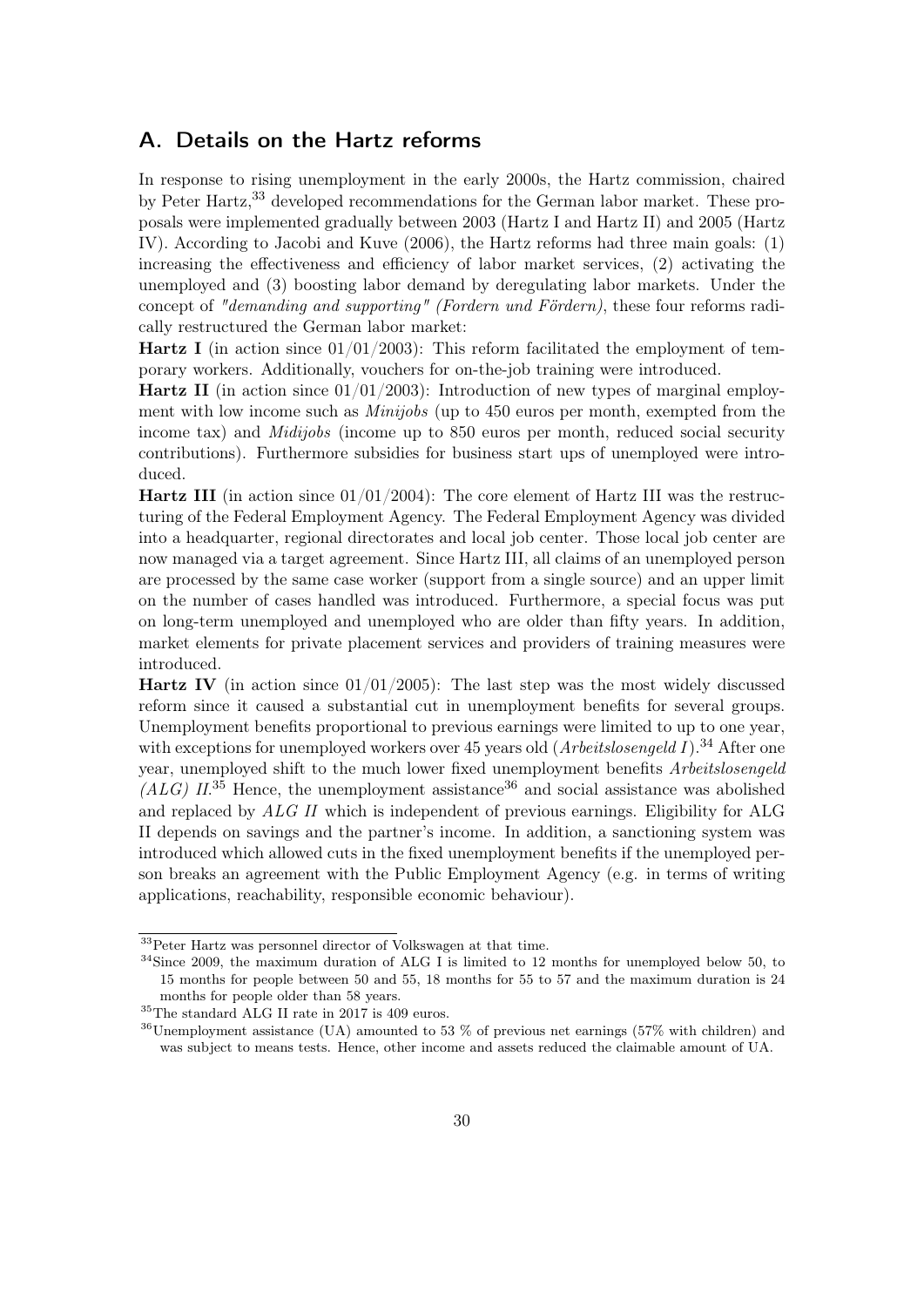In addition, the Hartz IV law also includes a reduction of the maximum entitlement duration of short-term unemployment benefits for workers older than 45 years by up to 14 months. This reform step became effective on February 1, 2006.

For a more detailed description of the Hartz reforms, see [Jacobi and Kuve](#page-27-13) [\(2006\)](#page-27-13) or [Launov and Wälde](#page-27-10) [\(2016\)](#page-27-10).

## <span id="page-30-0"></span>B. Data

We use annual data on the number of suitable applicants for the most recent hire in the last 12 months and the number of total vacancies of the IAB Job Vacancy Survey. Information on the IAB Job Vacancy Survey can be found in [Moczall et al.](#page-28-6) [\(2015\)](#page-28-6). Note that since the IAB Job Vacancy survey corresponds to the third quarter of a year, we consistently use third quarter data in our estimations. In addition, data on unemployment and transitions from unemployment into employment (matches) were taken from register data of the federal labour office, the "Integrated Labour Market Biographies (IEB)" [\(vom Berge et al., 2013\)](#page-28-7).<sup>[37](#page-30-1)</sup> Data for calculating the contact rate for short-term and longterm unemployed stems from the IAB PASS Survey. Furthermore, we take values on the job-finding rates for ALGI (short-term unemployed) and ALGII recipients (long-term unemployed) from [\(Klinger and Rothe, 2012\)](#page-27-11). They calculated these job-finding rates based on German administrative data. We use the average job-finding rate by duration of unemployment for the time span 1998-2004.[38](#page-30-2)

#### B.1. Details on the IAB Job Vacancy Survey

The Job Vacancy Survey was first carried out in 1989 in West Germany and was extended to East Germany in 1992. It is conducted via a written questionnaire every fourth quarter of the year. Yearly, a stratified random sample of establishments is drawn according to industries, regions as well as size classes. The number of establishments participating ranges from 4,000 in the first years to about 14,000 in the recent years. The data set includes weights to extrapolate the data for the whole economy. Weights for the most recent case of hiring ensure representativeness for all hires.

In 2005, the extrapolation procedure has been revised and adapted backwards until 2000, which causes a break in the data. We control for that by including a shift dummy from the year 2000 onwards  $(D_{00})$  in a robustness check.

We restrict the analysis to West Germany because of the special conditions in East Germany during the transformation period in the 1990s. Furthermore, the question on the number of suitable applicants was not posed in 1990 and gdp growth on detailed state and industry level is available from 1992 onwards. Therefore, we restrict our sample range from 1992 to 2015. Since the aggregate sample range is quite short to conduct time series analysis, we calculate the time series at the federal state and industry level. We aggregate the inverse of the number of suitable applicants by taking mean values.

<span id="page-30-1"></span><sup>37</sup>Status quo of the data as of January 2016.

<span id="page-30-2"></span><sup>38</sup>This corresponds to the available pre-Hartz period.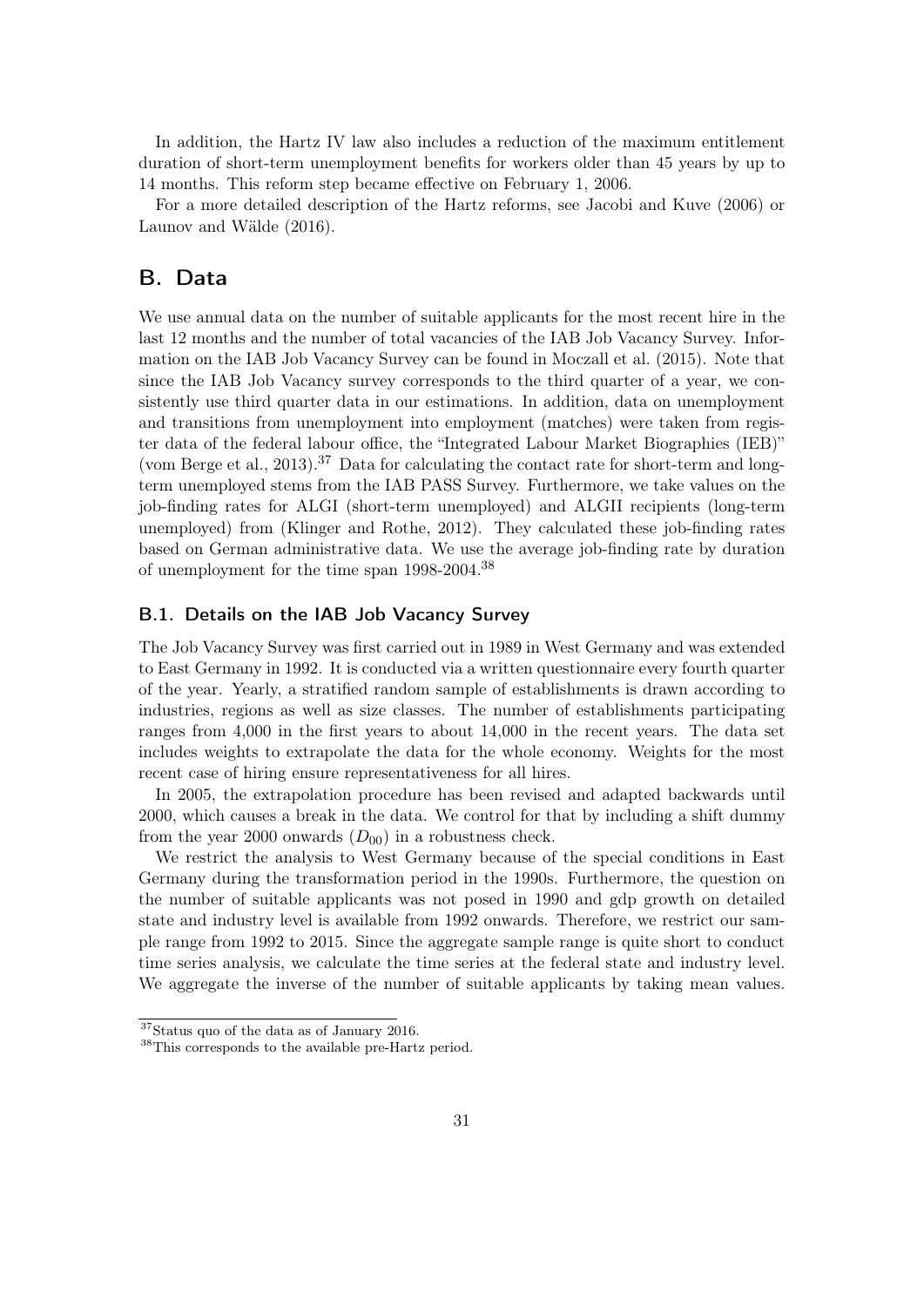Following [Klinger and Rothe](#page-27-11) [\(2012,](#page-27-11) p.17), we add the city state Bremen to the neighboring state Lower Saxony to avoid spatial correlation. The Job Vacancy Survey contains too few observations for small federal states in order to be representative. Therefore, we restrict our sample to federal states with at least 6 million inhabitants.<sup>[39](#page-31-0)</sup>

#### B.2. Details on the IAB PASS Survey

Furthermore, we use data of the IAB Panel Study Labour Market and Social Security  $(PASS)^{40}$  $(PASS)^{40}$  $(PASS)^{40}$  to calculate the relative contact rates of long- and short-term unemployed workers. This annual Panel Survey was first carried out in 2007 and consists currently of nine waves. Each wave consists of approximately 10,000 households. Its focus lies on the circumstances and characteristics of recipients of Unemployment Benefit II (ALGII). Interview units are both households as well as individuals (15,000 each year). The Panel consists of two equally large subsamples, (a) recipients of unemployment benefits II (AL-GII) and (b) a sample of general German population in which low-income households are overrepresented.[41](#page-31-2) In addition, the PASS survey includes several questions on the job search behavior of unemployed workers. These questions regard job search channels, the number of applications as well as the number of job search interviews attended. We measure the contact rate in our model by calculating the share of unemployed workers who attended at least one job interview in the past four weeks. Furthermore, we split unemployed workers by short-term unemployed (ALGI recipients) and long-term unemployed (ALGII recipients). The number of unemployed workers in our sample is 1,806 for ALGI recipients and 23,103 for ALGII recipients. For a detailed description of the IAB PASS survey, see [Trappmann et al.](#page-28-8) [\(2013\)](#page-28-8).

# C. Robustness

#### C.1. Matching Efficiency Shock

Figure [C.1](#page-32-1) shows the response of the selection rate to a positive shock to the matching efficiency. A one percent increase of matching efficiency leads to a drop of the selection rate of around 0.1%. Thus, the effect is extremely small and - if any - would bias our results downward.

#### C.2. Disaggregate Estimation

For robustness, we repeat our estimation on the federal state and industry level. The results are shown in Table [C.1.](#page-32-0) The estimated effects of the Hartz IV reform are very similar.

<span id="page-31-0"></span><sup>39</sup>As of December 2014. Hence, we include Baden-Wuerttemberg, Bavaria, North-Rhine Westphalia, Lower Saxony plus Bremen and Hessen.

<span id="page-31-1"></span><sup>40</sup>Data access was provided via a Scientific Use File supplied by the Research Data Centre (FDZ) of the German Federal Employment Agency (BA) at the Institute for Employment Research (IAB).

<span id="page-31-2"></span> $^{41}\rm{For\ details, see \ http://www.iab.de/en/befragungen/jab-haushaltspanel-pass.aspx.}$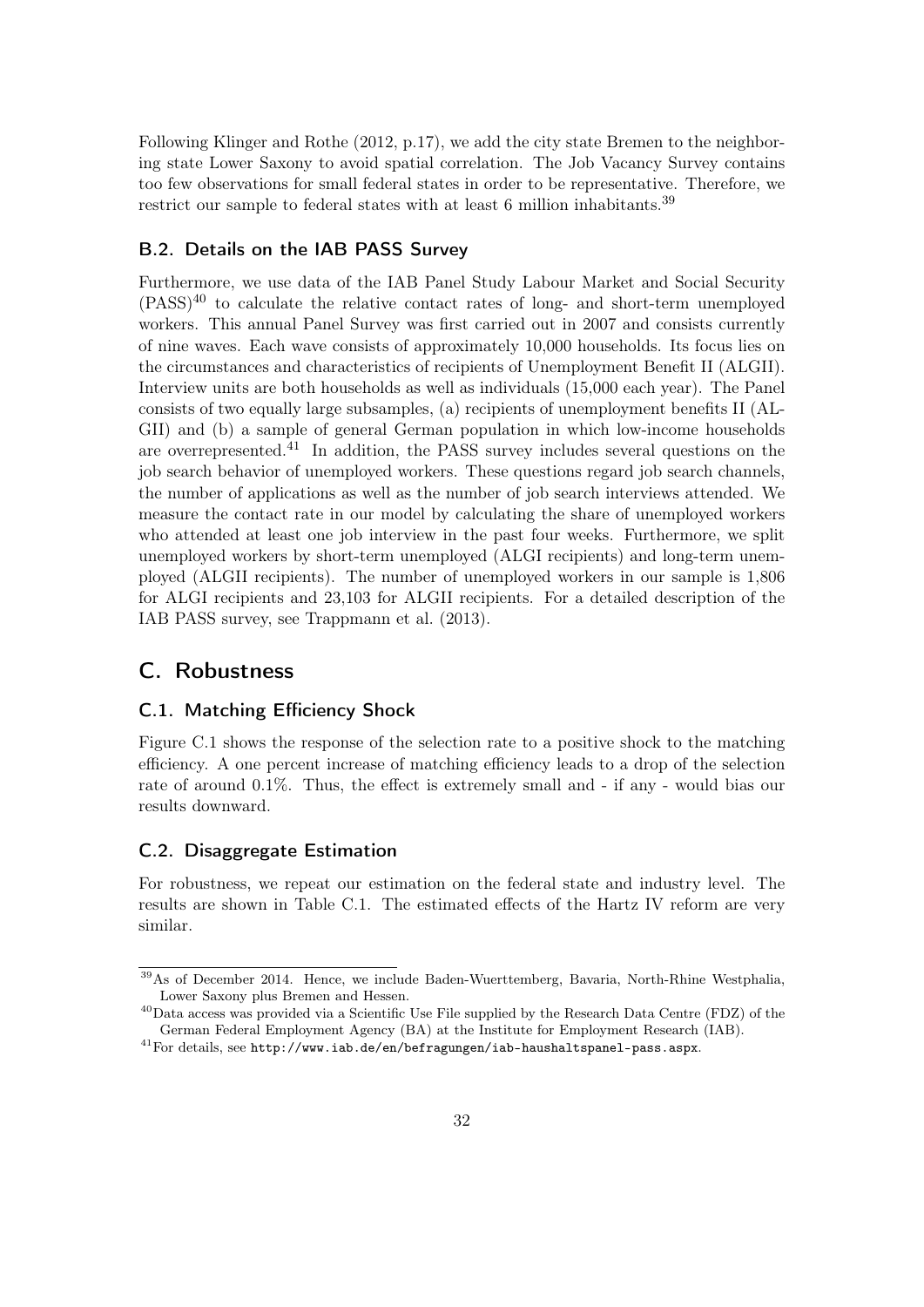<span id="page-32-1"></span>

Figure C.1: Response of the selection rate to a 1% positive shock to the matching efficiency.

<span id="page-32-0"></span>

|                         | Dependent variable:           |                               |                          |                               |
|-------------------------|-------------------------------|-------------------------------|--------------------------|-------------------------------|
|                         | log(selection rate)           |                               | log(jfr)                 |                               |
|                         | State Level                   | Industry Level                | State Level              | Industry Level                |
|                         | (1)                           | $\left( 2\right)$             | $\left(3\right)$         | $^{(4)}$                      |
| Hartz IV-Dummy          | $0.10***$                     | $0.12***$                     | $0.07**$                 | $-0.02$                       |
|                         | (0.027)                       | (0.03)                        | (0.03)                   | (0.07)                        |
| $log(maxket$ tightness) | $0.10***$                     | $0.08***$                     | $0.23***$                | $0.29***$                     |
|                         | (0.01)                        | (0.02)                        | (0.02)                   | (0.06)                        |
| Observations            | 120                           | 192                           | 120                      | 192                           |
| $\mathbb{R}^2$          | 0.22                          | 0.18                          | 0.62                     | 0.39                          |
| Adjusted $\mathbb{R}^2$ | 0.18                          | 0.14                          | 0.60                     | 0.36                          |
| F Statistic             | $(df = 2; 113)$<br>$16.25***$ | $(df = 2; 182)$<br>$20.57***$ | $92.16***$ (df = 2; 113) | $(df = 2; 182)$<br>$58.81***$ |

Note: Panel Fixed Effects estimation. Standard errors are clustered at group level; <sup>∗</sup>p<0.1; ∗∗p<0.05; ∗∗∗p<0.01

Table C.1: Regression results for West Germany (1992-2015) on the state and industry level.